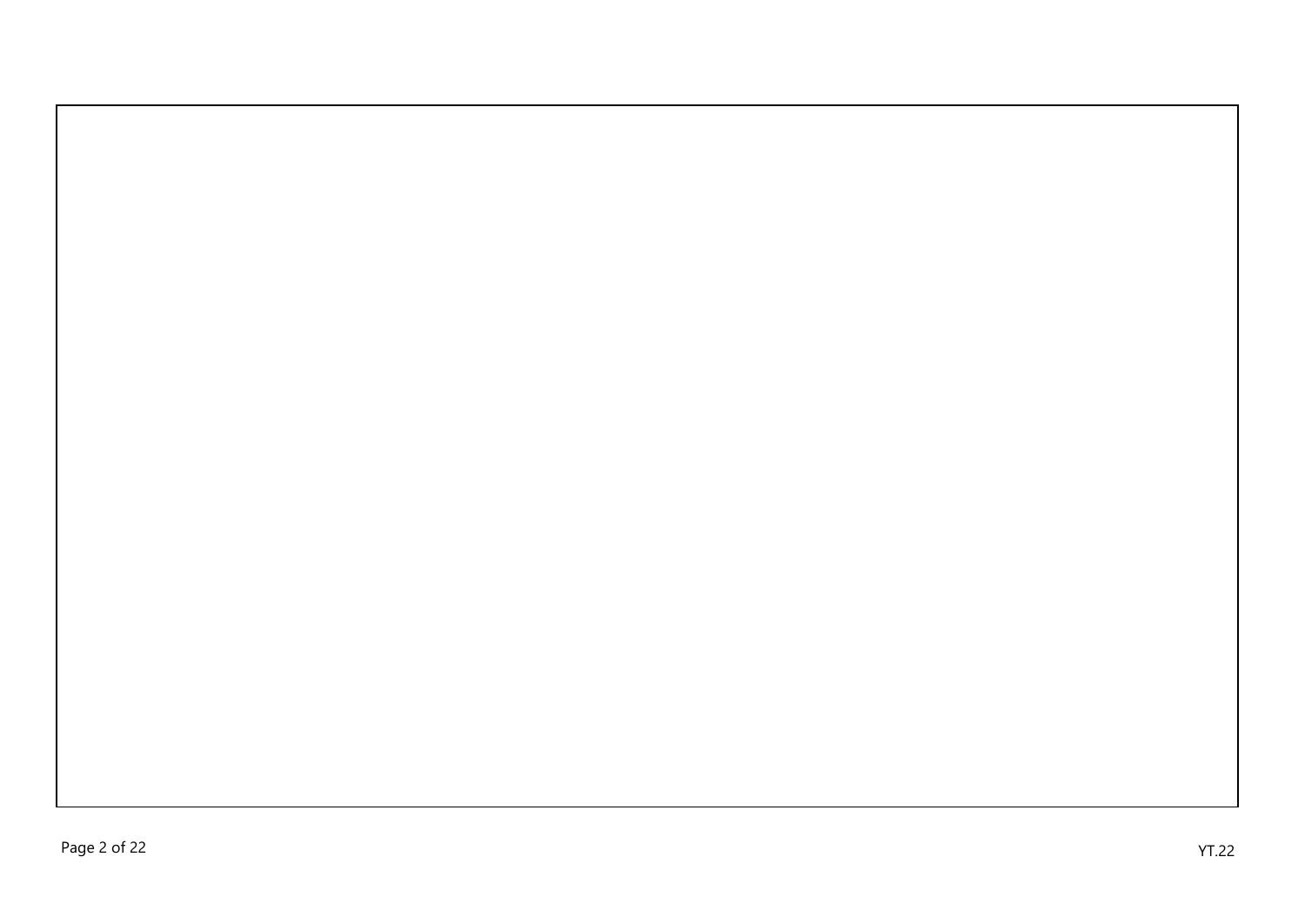| #              | Island        | House Name        | Name               | Sex       | National ID | ، ه ، ره<br>مره برگ                      | يترمثر                                            |
|----------------|---------------|-------------------|--------------------|-----------|-------------|------------------------------------------|---------------------------------------------------|
|                | Th. Madifushi |                   |                    |           |             |                                          |                                                   |
| 1              | Th. Madifushi | Aman              | Maleeka Mumthaaz   | F         | A237550     | برىر ھ                                   | دَ په دوه وه                                      |
| $\overline{2}$ | Th. Madifushi | Anbugasdhoshuge   | Aminath Sulaiman   | F         | A070352     | ر سرور ده بود و ،<br>در سرچای سوتورس     | ۇ ئىدە سىزە ئە                                    |
| 3              | Th. Madifushi | Giriteege         | Jumath Mahmood     | F.        | A088412     | ۍ مربو ځ<br>تر نړۍ                       | و ه ر و د ر ه و و و<br>  فے <i>و ه</i> ه کر کر کر |
| 4              | Th. Madifushi | Karankaage        | Leeza Hassan       | F         | A237114     | بەرەپ                                    | وِچَ بَرَسَهْر                                    |
| 5              | Th. Madifushi | Musthareege       | Mohamed Shahid     | M         | A010171     | و صمر سر<br>حر سک <i>و ت</i> حری         | ورەر دەرد                                         |
| 6              | Th. Madifushi | New Life          | Ahmed Naseem       | M         | A088251     | بىرىز ئېرو                               | دەر د سرگىرى                                      |
| $\overline{7}$ | Th. Madifushi | Nirolhu           | Ibrahim Rameez     | M         | A075759     | سر پو و<br>سرچرنو                        | أرە ئۆر ئىس ئىككى                                 |
| $\overline{8}$ | Th. Madifushi | Nishaan           | Rameeza Abdulla    | F         | A088348     | سرڪرشر                                   | تتر <i>جي قەھەت</i> راللە                         |
| $\vert$ 9      | Th. Madifushi | Nivaidhoshuge     | Aminath Yashfa     | F         | A235820     | سرچە جەج يە<br>س                         | أترجع الرشوش                                      |
| 10             | Th. Madifushi | Niyushaa Manzil   | Hassan Shabeen     | ${\sf M}$ | A088298     | ڛۯٙ؎ٞڎۺؠٶ                                | يركس سقوس                                         |
| 11             | Th. Madifushi | Noovilaage        | Ahmed Mufeed       | M         | A236138     | دد په په<br>سرچ د د                      | أرور و و و د                                      |
| 12             | Th. Madifushi | Rose House        | Aminath Khasma     | F         | A088414     | ە ەر دېر<br>ئىرى <i>ر</i> ىر ب           | أأزويتهم المتباددة                                |
| 13             | Th. Madifushi | Rose House        | Hussain Sobah      | M         | A245768     | <i>می بر د</i> ید<br>مرب <i>ع ش</i> هر ک | 22 كىرىش سىزەم                                    |
| 14             | Th. Madifushi | Rosy House        | Risala Ahmed       | F         | A051109     | ئىرىپە ئەر <sup>9</sup>                  | برسنق برەرد                                       |
| 15             | Th. Madifushi | <b>Rosy House</b> | Ziuna Adam Nafees  | F.        | A247780     | ئىزى <sub>يە</sub> ئەرجىسە               | برمائه أزادها الترواع                             |
| 16             | Th. Madifushi | Vinolia           | Hassan Rasheed     | M         | A237771     | وبتزجر                                   | برسكانكر المخاطبوقر                               |
|                | Th. Omadhoo   |                   |                    |           |             |                                          |                                                   |
| 17             | Th. Omadhoo   | Aage              | Afshan Abubakur    | F         | A089176     | پر ج                                     | ره می ردد د د                                     |
| 18             | Th. Omadhoo   | Ahmadhee Aabaadhu | Aminath Rausa      | F         | A287107     | ر ە ر پە ئەتر<br>مەر ئى <sub>ر</sub> مەھ | أزويتهى بمدرك                                     |
| 19             | Th. Omadhoo   | Ahmadhee Aabaadhu | Nahudha Ahmed      | F         | A355651     | ر ە ر پە ئەتر<br>مەر ئى <sub>ر</sub> مەھ | پروژ در دورو                                      |
| 20             | Th. Omadhoo   | Asrafeege         | Mareena Abdulla    | F.        | A049242     | ىز س <sup>9</sup> ىخرى <sub>م</sub> ى    | <b>ت</b> َ سِيتَد 150مَّة اللَّه                  |
| 21             | Th. Omadhoo   | Ever Green        | Ahmed Faris Faroog | M         | A287522     | ە ئەسرىم سەيىر                           | رەر دېرے دورہ                                     |
| 22             | Th. Omadhoo   | Green Villa       | Ibrahim Nahid      | M         | A285900     | ۇ بېرىئرى ئە                             | ە ئەمەر ئەسىر ئەسىر ئىرلىدى<br>مەھەمەر ئى         |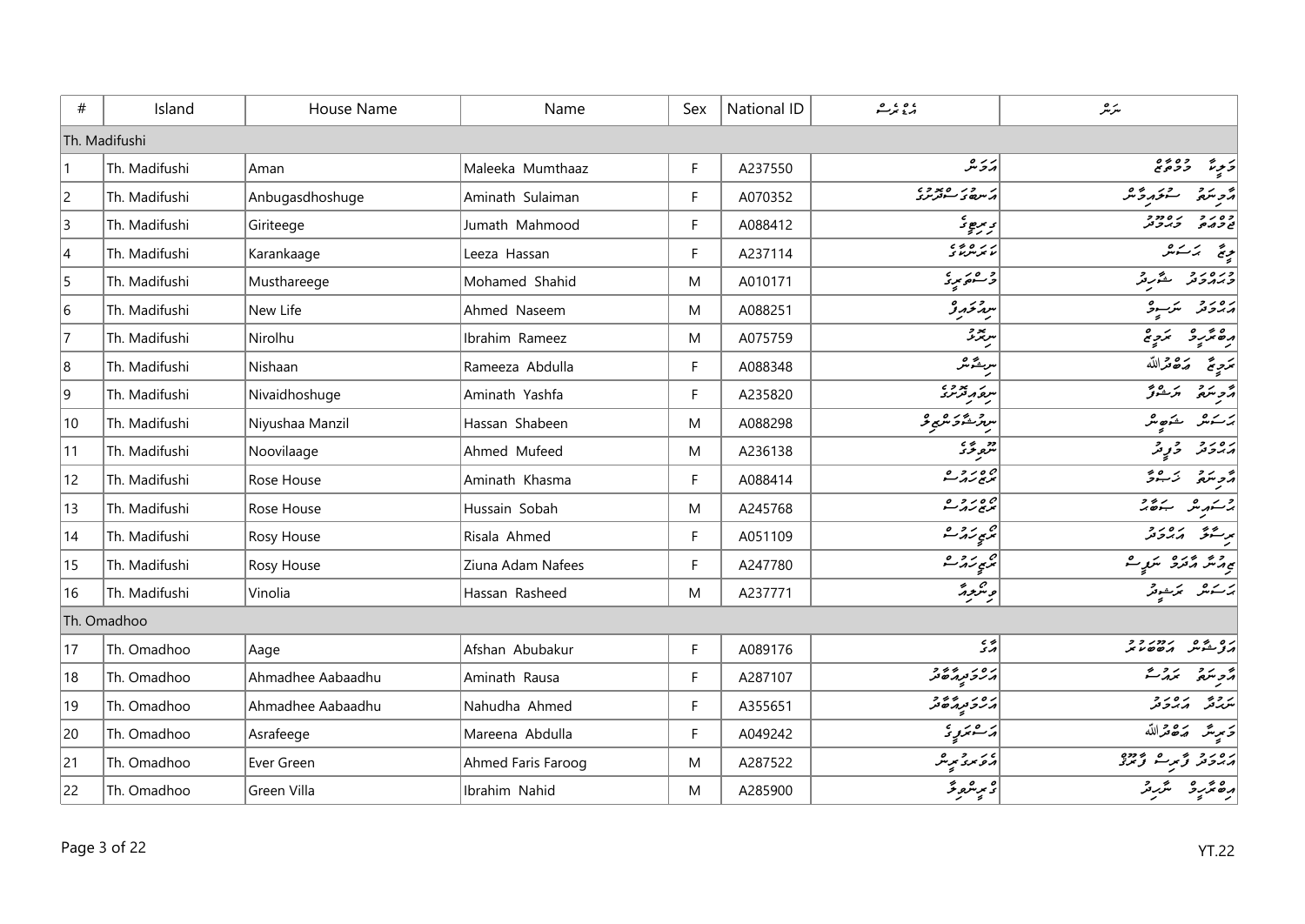| 23 | Th. Omadhoo      | Guldhasthaage      | Mohamed Jinaahu         | M  | A395650 | و ه بر ره پو ،<br>د نژنترستهو د | وبرورد يرشر                                |
|----|------------------|--------------------|-------------------------|----|---------|---------------------------------|--------------------------------------------|
| 24 | Th. Omadhoo      | Gulsdhasthaavila   | Athika Abdul Latheef    | F. | A148034 | 3 <i>دەن ھۇم</i> ۇ              | ر ده ده ده د م                             |
| 25 | Th. Omadhoo      | Gulsdhasthaavila   | Athoof Abdul Latheef    | M  | A341284 | د وبر ۱۵۰۰ و محر                |                                            |
| 26 | Th. Omadhoo      | Gulsdhasthaavila   | Looth Abdul Latheef     | M  | A396766 | وه بر ۵۵ د مخ                   | دد ده ده ده د و                            |
| 27 | Th. Omadhoo      | Haveyli            | Aishath Niveen Ahmed    | F  | A285582 | ريىپىر                          | הו בל תוקים הפית                           |
| 28 | Th. Omadhoo      | Haveyli            | Samd Ahmed              | M  | A372510 | ريمو                            | رە دەر دەر                                 |
| 29 | Th. Omadhoo      | Kilanmaage         | Mohamed Azmeel          | M  | A120985 | ارىز ۋە                         | כמי היב היביב                              |
| 30 | Th. Omadhoo      | Mirusmaage         | Aishath Adhila          | F  | A287161 | ج بر صور و                      | و د شوه و مرمر                             |
| 31 | Th. Omadhoo      | Mirusmaage         | Mariyam Afiya           | F  | A287167 | د پر ۱۵ پر پر<br>د بر سود د     | גפנפ ג'ציק                                 |
| 32 | Th. Omadhoo      | Mirusmaage         | Ismail Asif             | M  | A287168 | و بر ۵ ۶ و و<br>مرگ سرد د       | رىشۇرچە ئەسرۇ                              |
| 33 | Th. Omadhoo      | Moon Light         | Ismail Fathuhee         | M  | A286853 | وممرغرة                         | وستوفيو زوبه                               |
| 34 | Th. Omadhoo      | Moon Light         | Hassan Fathuhy          | M  | A286856 | ومشرقهم                         | اير <u>سره</u> کره به                      |
| 35 | Th. Omadhoo      | Naseemee Villa     | Ali Shair               | M  | A100747 | ىئرسوچە بۇ                      | $\frac{2}{3}$                              |
| 36 | Th. Omadhoo      | Naseemee Villa     | Adam Shafeeu            | M  | A286777 | ىئەسىرە بۇ<br>ئىستىقىنىشىشى     | ر دره شکوره<br>مهرو شکوره                  |
| 37 | Th. Omadhoo      | Noovilu            | Shaaina Abdul Rahman    | F. | A089599 | يتروجه                          | 220102020 2020                             |
| 38 | Th. Omadhoo      | Thiyaramaage       | Aminath Jaaiza          | F. | A285158 | ر ر د د ؟<br>موهر پر ژ د        | أأدجن فأرتج                                |
|    | Th. Thimarafushi |                    |                         |    |         |                                 |                                            |
| 39 | Th. Thimarafushi | Aabaadhu Asseyri   | Mariyam Ismail          | F  | A083096 | د و دره در<br>د ه درم شومر      | ر ه بر ه<br><del>د</del> بربر و<br>وستوفيو |
| 40 | Th. Thimarafushi | Aabaadhu Asseyri   | Zaha Ibrahim            | F  | A249539 | د و دره در<br>د ه درم شومر      | ى ئەھەمگەر                                 |
| 41 | Th. Thimarafushi | Aabaadhu Asseyri   | Fathimath Ibrahim Manik | F  | A264240 | پر پوره به<br>مەمەمەسىر         | و مرد<br>ترجوحرم<br>ە ھەترىر 2 كەسرىر<br>م |
| 42 | Th. Thimarafushi | Aabaadhu Asseyri   | Aishath Sadha           | F  | A264241 | پر پر دره عدم<br>مقدم مشمر      | د مشرح سکور<br>مگر مشرح                    |
| 43 | Th. Thimarafushi | Aabaadhu Asseyri   | Anas Ibrahim            | M  | A264242 | ه و د ره عه<br>مهندم شومر       | أأشرت المقتربة                             |
| 44 | Th. Thimarafushi | Aanu               | Najwa Ahmed             | F  | A270544 | ىر تە                           | ر و بر<br>سرچ ح<br>برور و                  |
| 45 | Th. Thimarafushi | Aanu               | Naja Ahmed              | F  | A346933 | ېژىتر                           | سريح كالرواد                               |
| 46 | Th. Thimarafushi | Alimasge           | Fathmath Sharuma        | F  | A241113 | ە ئېرىخ سى                      | ء مر د<br>ترجو حو<br>شە ئەرىج              |
| 47 | Th. Thimarafushi | Anoanaage Number 1 | Mariyam Yumna           | F  | A130889 | Logo CAR                        | ر ه ر ه<br><del>د</del> بربرگ<br>پرچ پڙ    |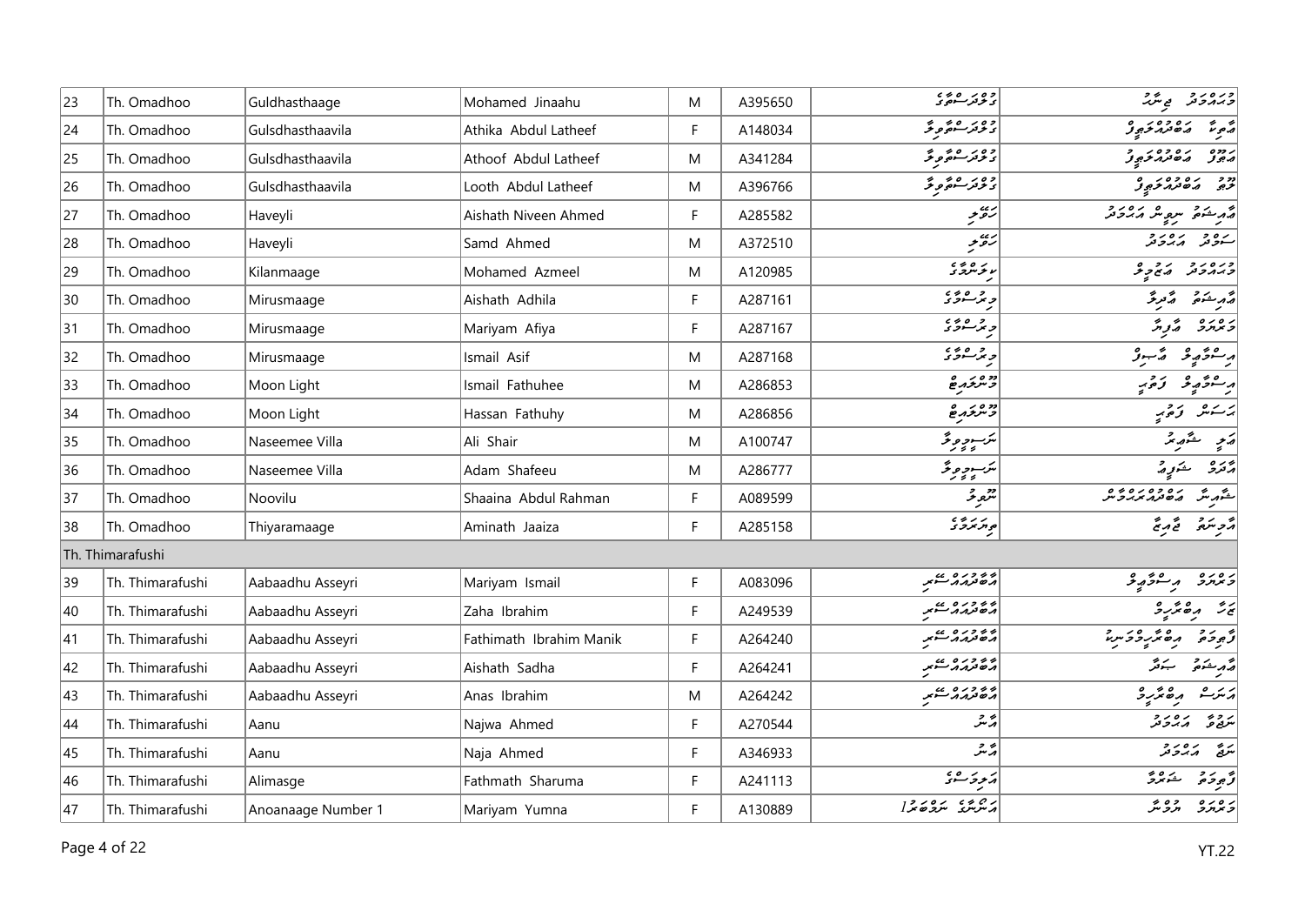| 48 | Th. Thimarafushi | Anoanaage Number 1 | Ibrahim Zaki         | M         | A151892 | رەپ برەدەر                                     | ەرھ ئ <sup>ۆ</sup> ر ۋ<br>تجميح |
|----|------------------|--------------------|----------------------|-----------|---------|------------------------------------------------|---------------------------------|
| 49 | Th. Thimarafushi | Asneemu            | Sara Ibrahim         | F         | A123972 | ىر مەسرى <sup>3</sup>                          | $rac{2}{3}$                     |
| 50 | Th. Thimarafushi | Asrafee villa      | Aishath Ilma         | F         | A270485 | ر مەئدى <sub>ر جە</sub> مۇ                     | ومرشني وجر                      |
| 51 | Th. Thimarafushi | Asrafee villa      | Ali Mohamed          | M         | A270486 | <br> د س <sup>م</sup> مَدَرٍ <sub>حر</sub> مَّ |                                 |
| 52 | Th. Thimarafushi | Asseyri            | Fazeen Ali Fulhu     | ${\sf M}$ | A122430 | لرويئير                                        | تزيږ شورژ                       |
| 53 | Th. Thimarafushi | Bahaaruge          | Aishath Hassan Manik | F         | A146567 | ر و د ،<br>ن <i>ه ر</i> بو ،                   | مەركتوم كەسكىر كەرم             |
| 54 | Th. Thimarafushi | Bahaaruge          | Shifna Hassan Manik  | F         | A248232 | ر پر و ،<br>ن <i>ن</i> تر د                    | جوره يمكس كالركة                |
| 55 | Th. Thimarafushi | Bahaaruge          | Hussain Shinah       | M         | A249445 | ر پر و ،<br>ن <i>ن</i> تر د                    |                                 |
| 56 | Th. Thimarafushi | Bahaaruge          | Ali Sinah            | ${\sf M}$ | A352764 | ر پر و ،<br>ن <i>ن تر</i> د                    |                                 |
| 57 | Th. Thimarafushi | Bashimaage         | Ibrahim Riyaz        | ${\sf M}$ | A248027 | <br> خامرچری                                   | سرور مشه                        |
| 58 | Th. Thimarafushi | Beach House        | Ali Zaidh            | M         | A266114 | ە ئەزەر م                                      | ړې په ده.                       |
| 59 | Th. Thimarafushi | Bilaaluge          | Fathimath Nasfa      | F         | A086973 | <br> ح تر تر د                                 | توجوخا مرعوش                    |
| 60 | Th. Thimarafushi | Bilaaluge          | Hassan Rasheed       | ${\sf M}$ | A111355 | ە ئۇنزى                                        | ىزىكەش ئىزىدىق                  |
| 61 | Th. Thimarafushi | Bilaaluge          | Fathimath Hamdha     | F         | A251476 | ه د د د<br>ج تر د د                            | تو برد بره بر                   |
| 62 | Th. Thimarafushi | <b>Bisge</b>       | Fathmath Ali         | F         | A087038 | ەت                                             | و محمد الله من الله من الله من  |
| 63 | Th. Thimarafushi | <b>Blue House</b>  | Zeenath Hussain      | F         | A087048 | ە دور دەپ                                      | ى ئىدە جىسىمبىر                 |
| 64 | Th. Thimarafushi | <b>Blue House</b>  | Husna Hussain        | F         | A096610 | ە دىر دەر                                      | برسائى برسكهاش                  |
| 65 | Th. Thimarafushi | Bokarumaage        | Fazna Ahmed          | F         | A055021 | پر ر و د ه<br><i>ه تا پر و</i> د               | ز ج شر بر در د                  |
| 66 | Th. Thimarafushi | Burevimaage        | Mohamed Hassan Fulhu | M         | A025867 | ه نمر و ژ د                                    | ورەرو بەشەدە                    |
| 67 | Th. Thimarafushi | Burevimaage        | Ahmed Yasir          | ${\sf M}$ | A052482 | ه پروژه<br>مورو د                              | رەرد ئرىسىر                     |
| 68 | Th. Thimarafushi | Burevimaage        | Aminath Rasheeda     | F         | A054705 | ه پروژه<br>م <i>ح</i> روژه                     | مەھ سىرە ئىزىدىگە               |
| 69 | Th. Thimarafushi | Burevimaage        | Mariyam Adam Manik   | F         | A064858 | د ،<br>صغر و د د                               | במתכ בנסגים                     |
| 70 | Th. Thimarafushi | Burevimaage        | Shifna Mohamed       | F         | A064902 | د ،<br>صغر و د د                               | ے ورہ در د<br>خوش وبہروبر       |
| 71 | Th. Thimarafushi | Burevimaage        | Mariyam Sidhafa      | F         | A098106 |                                                | رەرە سەترى                      |
| 72 | Th. Thimarafushi | Chaandhaneege      | Afaa Mohamed         | F         | A243563 | ىچە شرىئە س <sub>ى</sub> رى                    | ر و دره رو<br>پرس و برگرونر     |
| 73 | Th. Thimarafushi | Conanta            | Assadh Adam          | ${\sf M}$ | A269493 | بر بر <u>مرض</u> ح                             | بر صر د پره                     |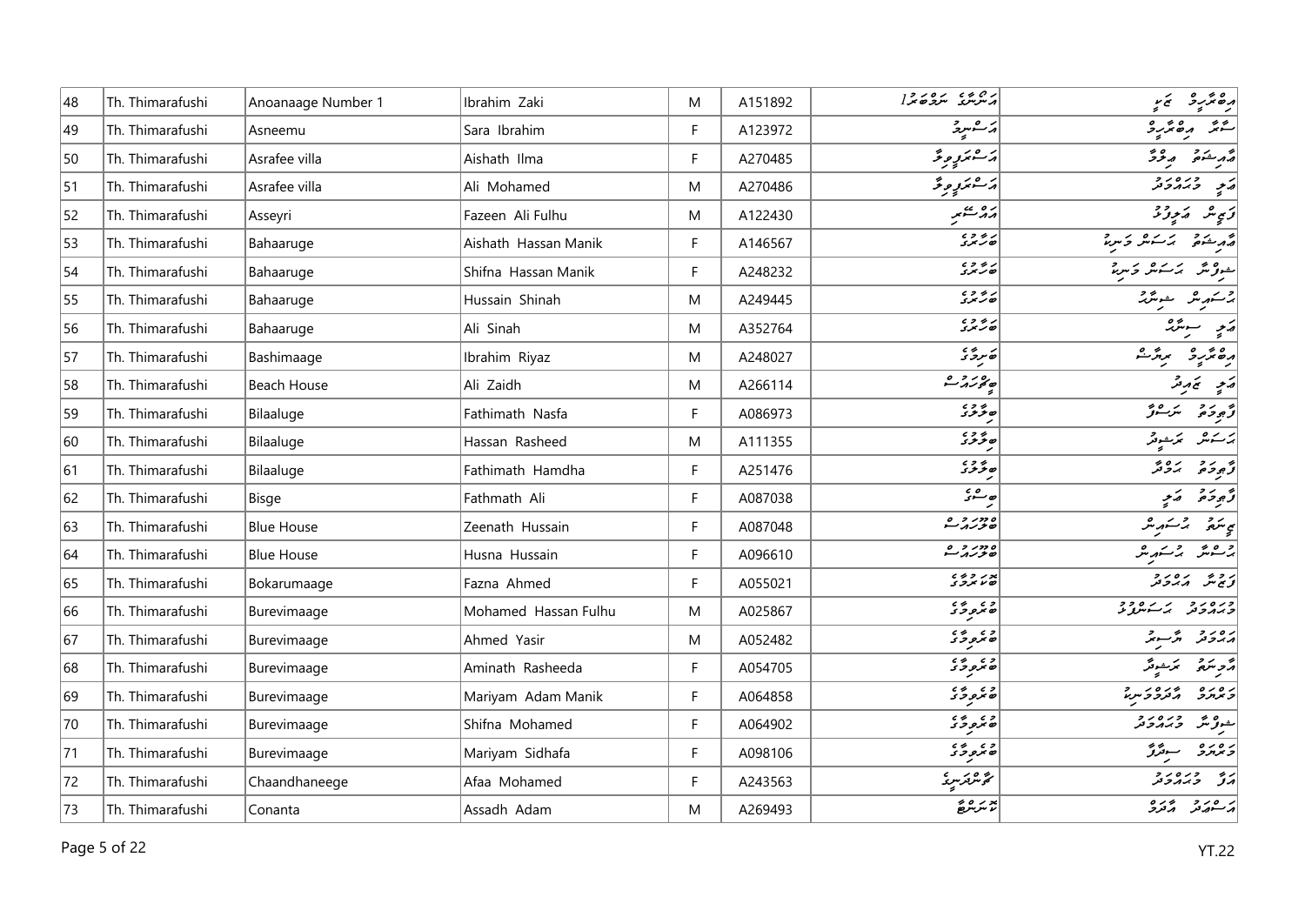| 74 | Th. Thimarafushi | Dheyliyaage        | Sajwa Hassan                | F         | A397116 | قرمز جری<br>  قرمز جر                        | سەدە بەسەش                              |
|----|------------------|--------------------|-----------------------------|-----------|---------|----------------------------------------------|-----------------------------------------|
| 75 | Th. Thimarafushi | Dhilaavaruge       | Mohamed Yasir               | ${\sf M}$ | A248041 | و محرک و <sup>ی</sup><br>فرمحر <i>ی بو</i> ر | כממכיב וקצייניק                         |
| 76 | Th. Thimarafushi | Dhilbahaaruge      | Abdul Mannan                | M         | A011361 | و د بر و د<br>ترنژه ر بر د                   | ر ه و ه ر ه مر و<br>پره ترنو د سرسر     |
| 77 | Th. Thimarafushi | Dhilkushaage       | Ali Sujau                   | M         | A252538 | دره و در پر پر<br>درنوم شور                  | أەرمىي سىقىم                            |
| 78 | Th. Thimarafushi | <b>Dhoores</b>     | Mohamed Ibrahim             | M         | A049518 | ود ۽ ه                                       | כמחכת הפתיכ                             |
| 79 | Th. Thimarafushi | <b>Dhoores</b>     | Fahud Mohamed               | ${\sf M}$ | A070904 | ود ۽ ه<br>تريمر ڪ                            | ر و و ره ر و<br>تورتر فربرمرفتر         |
| 80 | Th. Thimarafushi | Feeroazge          | Aishath Ibrahim Manik       | F         | A067355 | د ۵ ۵ ء<br>پوتندي <sub>ک</sub>               | הובים ופתפכתי                           |
| 81 | Th. Thimarafushi | Fehige             | Neeza Abdul Wahhab          | F         | A081053 | ې<br>توري                                    | ر ه و و ر ه د ه<br>پره ترمرور ره<br>سرچ |
| 82 | Th. Thimarafushi | Fehige             | Aishath Adam                | F         | A251413 | ې<br>توريخ                                   | و<br><i>م</i> گهرڪوي مرفرق              |
| 83 | Th. Thimarafushi | Fehige             | Sheeza Abdul Wahhab         | F         | A251415 | ئۇر <sub>ى</sub><br>                         | ر ده ده ده ده ده<br>شونخ های هر ده در ح |
| 84 | Th. Thimarafushi | Fehividhuvaruge    | Aminath Sofoora Dho Huththu | F         | A094141 | ې په ده د د د<br>کرېږونونونو                 | ه در درده بدده د<br>تروسي سوزير تردر    |
| 85 | Th. Thimarafushi | Fehividhuvaruge    | Shamsiyya Ibrahim           | F         | A248587 | نې په دېږي.<br>د کرېږدنه                     | شكى سور ئەرھەترىرى                      |
| 86 | Th. Thimarafushi | Fehividhuvaruge    | Hussain Shareef             | M         | A248593 | ې په دره ده<br>کې په دره مرد                 | چەسىر شەھىرى                            |
| 87 | Th. Thimarafushi | Fehunu             | Asma Hussain                | F         | A087047 | ی و و<br>تور سر                              | برعدة بركته مثو                         |
| 88 | Th. Thimarafushi | Fehunu             | Aminath Miusha              | F         | A249516 | ی و و<br>نور سر                              | أأدجني والمش                            |
| 89 | Th. Thimarafushi | Fehunu             | Thoha Abdul Raheem          | ${\sf M}$ | A261985 | ی و و<br>نور سر                              |                                         |
| 90 | Th. Thimarafushi | Fehunu             | Mariyam Maisa               | F         | A404767 | ی و و<br>نور مثر                             | ويوجر ورقه                              |
| 91 | Th. Thimarafushi | Fenfiyaazuge       | Ahmed Ameen                 | M         | A023485 | ع شروع دي.<br> زينگر پرسي <sub>ک</sub>       | رەرو روپر                               |
| 92 | Th. Thimarafushi | Feydhooge          | Ibrahim Naeem               | ${\sf M}$ | A052812 | ړے وو ر<br>تو تعری                           | سمديحه<br>ەرھەترىرى<br>ب                |
| 93 | Th. Thimarafushi | Feydhooge          | Azmeera Abdul Ghanee        | F         | A270487 | ړے وو ر<br>تو تعری                           | ويحويمه<br>ره وه در<br>پره تروټر س      |
| 94 | Th. Thimarafushi | Feydhooge          | Mariyam Nisfa               | F         | A270521 | ړ، دو ت<br>تو تورن                           | במתכנית ייתו                            |
| 95 | Th. Thimarafushi | Feydhooge          | Nadha Ibrahim               | F         | A270522 | ړ، دو ت<br>تو تورن                           |                                         |
| 96 | Th. Thimarafushi | Feydhooge          | Najy Ibrahim Naeem          | F         | A270523 | ړے وو بر<br>تو تعری                          | أشمي مره عزير والمعرور                  |
| 97 | Th. Thimarafushi | Feydhooge          | Niha Naeem                  | F         | A401611 | دره و د<br>تو تو پ                           | $\frac{2}{3}$<br>سمەچ                   |
| 98 | Th. Thimarafushi | Feydhooge          | Nooma Naeem                 | F         | A401612 | ړے وو بر<br>تو تعری                          | سمەيە                                   |
| 99 | Th. Thimarafushi | <b>Green House</b> | Zulaikha Ibrahim Manik      | F         | A051798 | اه پر مربر د ه<br>د پر مربر مرب              | يخدر مقتر دورة                          |
|    |                  |                    |                             |           |         |                                              |                                         |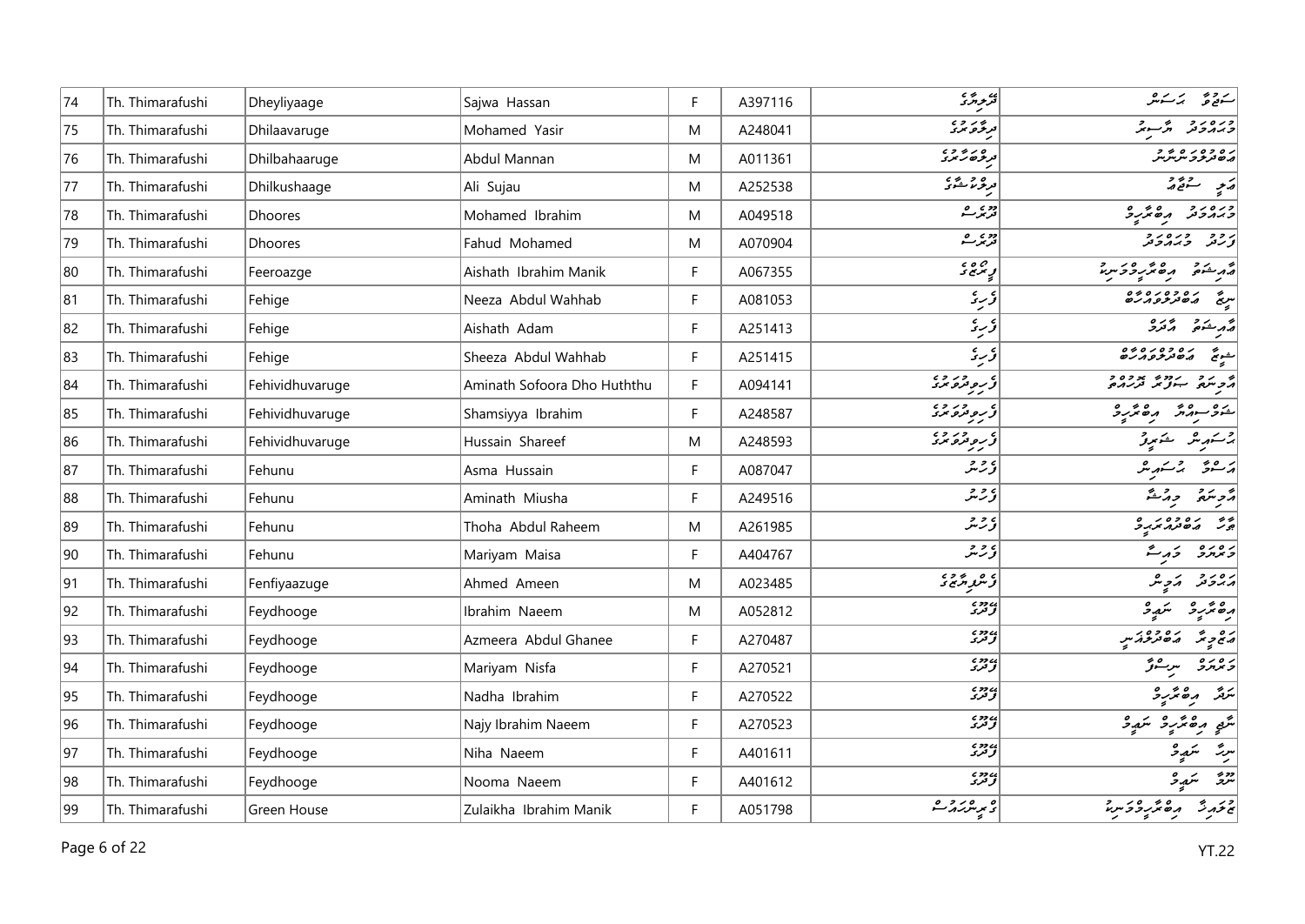| 100 | Th. Thimarafushi | Gulbakaage     | Abdulla Mufeed      | M  | A069872 | وه ر پر پر<br><b>ی نژ</b> ه تو ت             | برە دالله دېږمر                                                      |
|-----|------------------|----------------|---------------------|----|---------|----------------------------------------------|----------------------------------------------------------------------|
| 101 | Th. Thimarafushi | Gulbakaage     | Hawwa Adam Manik    | F  | A112095 | وه رو ء<br>د <del>ن</del> رھ ما د            | رەپە<br> پەرى<br>پر ور در<br>پر ترو تر سربا                          |
| 102 | Th. Thimarafushi | Gulbakaage     | Fathimath Rismee    | F  | A137818 | وه رو د<br>د <del>ن</del> وه ما د            | و محرم د<br>م<br>ىرىقىچە<br>پ                                        |
| 103 | Th. Thimarafushi | Gulbakaage     | Mariyam Abdulla     | F  | A155912 | وه رو د<br>د <del>ن</del> وه ما د            | وعرمره<br>ەھەراللە                                                   |
| 104 | Th. Thimarafushi | Gulbakaage     | Aminath Adam Manik  | F  | A261401 | وه رو ء<br>ي <del>ت</del> رھ تر <sub>ک</sub> | پر ور ر د<br>پرترو تر س<br>أرمر بمرد                                 |
| 105 | Th. Thimarafushi | Gulbakaage     | Aishath Adam Manik  | F  | A261405 | وه رو ء<br>ي <del>ت</del> ركا ت              | پر ده ر<br>د ترو تر سربر<br>پ <sup>و</sup> مرشوحو                    |
| 106 | Th. Thimarafushi | Gulbakaage     | Aminath Nuha        | F  | A261407 | و ه ر پر پر<br>د <del>تر</del> ځه تر         | سرجر<br>أرمز بنرو                                                    |
| 107 | Th. Thimarafushi | Gulbakaage     | Ahmed Shadhaan      | M  | A261409 | وه رو ء<br>د <del>گر</del> ن ما د            | شەقرىگر<br>ەرەر                                                      |
| 108 | Th. Thimarafushi | Gulbakaage     | Aishath Risma       | F  | A261410 | و ه رو »<br>د نوه مړي                        | وكرم شكوكم المحر سنحر                                                |
| 109 | Th. Thimarafushi | Gulbakaage     | Mohamed Shahuzaan   | Μ  | A261411 | وه رو ء<br>د څره مړ                          | شەرىج بىر<br>شەرىج بىر<br>و ر ه ر و<br><i>و پر</i> پر <del>و</del> ر |
| 110 | Th. Thimarafushi | Hiyaa          | Siyama              | F. | A049402 | رپڙ                                          | سىدىر                                                                |
| 111 | Th. Thimarafushi | Hiyaa          | Ahmed Ali Manik     | M  | A049403 | رچ                                           | ر ه ر د<br>م <i>.ژ</i> ونر<br>ە ئېچە ئەسرىتى                         |
| 112 | Th. Thimarafushi | Hiyaa          | Shiuna Ahmed Manik  | F  | A080855 | رپڙ<br>$\overline{\phantom{a}}$              | גם גבת ייתו <sup>ק</sup><br>شەرقرىتىر                                |
| 113 | Th. Thimarafushi | Hiyaa          | Seena Ahmed Manik   | F  | A158971 | رچ                                           | اب پیشر<br>1922 קיבוץ קי                                             |
| 114 | Th. Thimarafushi | Husmutheege    | Ahushaan Ahmed      | M  | A246816 | و ع <sub>و</sub> ج ءِ                        | ر د مړينو په دره د د                                                 |
| 115 | Th. Thimarafushi | Iramaage       | Abdulla Sajid       | M  | A130629 | ە بىرى                                       | صصرالله<br>ر گئے فر                                                  |
| 116 | Th. Thimarafushi | Irufuheyge     | Fathuhulla Jameel   | M  | A148381 | و وده تا<br>په بنوتو سری                     | ترة جرالله تح يوعى                                                   |
| 117 | Th. Thimarafushi | Jahaamugurige  | Saruvaanu Ahmed     | Μ  | A264271 | ر ۶ و و<br>ق رگ و تو تو ت                    | ر ده د ده د د و                                                      |
| 118 | Th. Thimarafushi | Janbumaage     | Zuhudha Moosa       | F. | A072724 | ر ہ و و » ،<br>تع سرے تر ی                   | ج و حر حر حر                                                         |
| 119 | Th. Thimarafushi | Janbumaage     | Bishara Moosa       | F  | A076754 | ر ه و و »<br>قع سرحه و د                     | دو مئے<br>ەشگە                                                       |
| 120 | Th. Thimarafushi | Kaneeru Villa  | Aishath Laila       | F  | A267463 | ئەس <sub>ى</sub> برىرى ئە                    | مەرشىق ئەرگ                                                          |
| 121 | Th. Thimarafushi | Kashikeyomaage | Fathmath Minna      | F  | A064119 | ر می پردی<br>ما مربع افراد ی                 | و مر د<br>تر موحر م<br>جە ئىرىتر                                     |
| 122 | Th. Thimarafushi | Kinaara        | Mohamed Ali         | M  | A111174 | ر متر پر                                     | ورەرو كەير                                                           |
| 123 | Th. Thimarafushi | Kinaara        | Jameela             | F  | A155787 | ر متریخه                                     | ر<br>ج <sub>حج</sub> محر                                             |
| 124 | Th. Thimarafushi | Kolige         | Khairunnisa         | F  | A255962 | بو<br>مامور                                  | تەرىپە                                                               |
| 125 | Th. Thimarafushi | Kudhimaage     | Hawwa Mohamed Fulhu | F  | A246904 | د د ه ،<br>ما تورد د                         | برەپچ<br>و ر ه ر و و و<br>تر پر تر تر تر تر                          |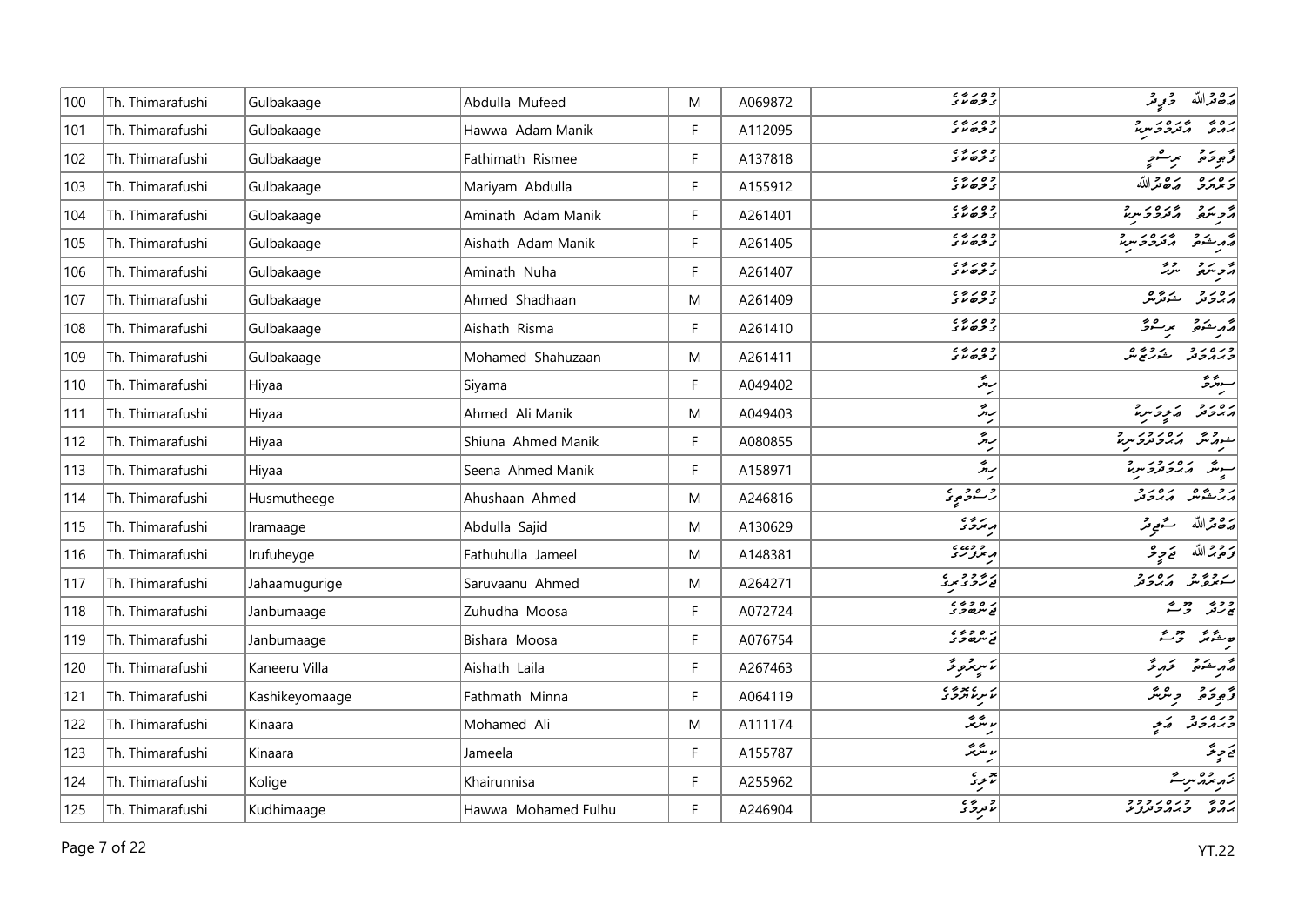| 126 | Th. Thimarafushi | Kudhimaage           | Ahmed Nisham          | M | A345783 | د وره و<br>ما تورد د                                | سرىشەۋ<br>بروئر قر                                          |
|-----|------------------|----------------------|-----------------------|---|---------|-----------------------------------------------------|-------------------------------------------------------------|
| 127 | Th. Thimarafushi | Kulhidhoshuge        | Zunaira               | E | A051697 | و پوو ،<br>ما <sub>کر</sub> فرمر <sub>ی</sub>       | ج يئرم <sup>س</sup> ر<br>پ                                  |
| 128 | Th. Thimarafushi | Kulhidhoshuge        | Dhon Thuththu         | M | A087133 | د پر د ،<br>را د تر رړ                              | ر<br>در سره در د                                            |
| 129 | Th. Thimarafushi | Kulhifas             | Mohamed Ibrahim Manik | M | A151684 | ر مورځ ک <u>ه</u>                                   | ەھ ئەر 3 كەس <sup>رى</sup><br>و ره ر د<br><i>و پر</i> پر تر |
| 130 | Th. Thimarafushi | Led House            | Ahmed Azuhar          | M | A080759 | <sup>ى 2</sup> ىر ئەر                               | גם ג' בגב<br>הגבע השליב                                     |
| 131 | Th. Thimarafushi | Led House            | Yaasir Naym           | M | A080760 | <sup>ى ەر د</sup> ېر                                | أثر سوير التندير و                                          |
| 132 | Th. Thimarafushi | Led House            | Abdullah Shifau       | M | A266127 | <sup>ى 2</sup> ىر ئە                                | برە ترالله<br>شەۋكە                                         |
| 133 | Th. Thimarafushi | Led House            | Ibrahim Husham        | M | A266130 | <sup>ى 2</sup> ىر ئەھ                               | ر حقوق<br>$rac{1}{2}$                                       |
| 134 | Th. Thimarafushi | Lily Night           | Mariyam Nausa         | F | A243901 | ووبئدء                                              | ر ه ر ه<br><del>د</del> بربرگر<br>سترمثه                    |
| 135 | Th. Thimarafushi | Maaleygey Aage       | Aswar Ali Manik       | M | A113122 | e s ceces<br>5 A 5 S S                              | وسموتر وكموتمين                                             |
| 136 | Th. Thimarafushi | Maaleygey Aage       | Ismail Rasheed        | M | A262918 | ه عن عنه عنه ع<br>مرکب حرکب می                      | برڪرگريز ڪرڪرگر                                             |
| 137 | Th. Thimarafushi | Maaleygey Aage       | Aleef Ismail          | M | A262948 | ه عن عنه عنه ع<br>مرکب حرکب می                      | وسنتورو<br>ېزېږي.<br>مړينې                                  |
| 138 | Th. Thimarafushi | Maaleygey Aage       | Afaa Ismail           | F | A363925 | e s ceces<br>5 A 5 <del>5</del> 5                   | رو مرشو وی                                                  |
| 139 | Th. Thimarafushi | Makhumaa Villa Aage  | Hassan Ismail         | M | A103021 | ر و و و و و ،<br>د رو و د د د                       | برسكش مستوضي                                                |
| 140 | Th. Thimarafushi | Manfaa               | Aishath Ibrahim Manik | F | A138451 | ر ه پو                                              | ە ھەترىر3 دىرىد<br>بەھەترىر3 دىرىد<br>وگەرىشىمۇ             |
| 141 | Th. Thimarafushi | Manfaa               | Fauziyya              | F | A268029 | ر ه پژ                                              | ر د<br>زړ <sub>ې د تر</sub>                                 |
| 142 | Th. Thimarafushi | Manfaa               | Mariyam Ibrahim Manik | F | A268038 | ىز شرىچە                                            | ر ه ر ه<br><del>ر</del> بر بر و<br>ە ھەمگەر 2 كەسرىيە<br>م  |
| 143 | Th. Thimarafushi | Manzaruge            | Mohamed Moosa         | M | A097654 | ر ہ ر د ،<br>تر سرپی سری                            | و ر ه ر د<br>تر پر تر تر<br>دومعه                           |
| 144 | Th. Thimarafushi | Metro Villa          | Fathimath Zuhaira     | F | A159282 | ە ھەجمو <b>ر</b> ۇ                                  | ىخ ئەمەتتى<br>وحجوحهم                                       |
| 145 | Th. Thimarafushi | Minivan Asseyri      | Anfooza Adam          | F | A087143 | حەسى شەھرىسى<br>سىرى شەھرىسىسى                      | بر 220 پر<br>هر سر تر س<br>پەر ە<br>مەنىرى                  |
| 146 | Th. Thimarafushi | Minivan Asseyri      | Sheereen Adam         | F | A087144 | حەسرى شمەر ھىيىس<br>مەسرى شمەر كەنتىسى              | اخوبرس وتره<br><u>وتو</u> س وترو                            |
| 147 | Th. Thimarafushi | Minivan Asseyri      | Fathimath Ali         | F | A087493 | حەسى مەدەبىيە<br>مەسىر مەدەبىي                      | وٌجودَ حَمْدٍ                                               |
| 148 | Th. Thimarafushi | Moon Star            | Aishath Nisa          | F | A087145 | دد م <sub>ص</sub> موسر<br>حسر سفی                   |                                                             |
| 149 | Th. Thimarafushi | Muhanmadhee Aabaadhu | Ali Idrees            | M | A138977 | و ره رو د پروتو<br>د بر سرد تورگرفت                 | ړې پروترس ه<br>مړينې                                        |
| 150 | Th. Thimarafushi | Muhanmadhee Aabaadhu | Mohamed Ali Fulhu     | M | A157568 | و ر ه ر په رو و د<br>د بر سرچ تېرم څخه              | כנסגב בברב                                                  |
| 151 | Th. Thimarafushi | Muhanmadhee Aabaadhu | Saeedha Ahmed         | F | A270795 | و ر ه ر د پر پر و<br>د بر سرچ تی <sub>ر</sub> بر ځو | سەر ئەرەر دىر                                               |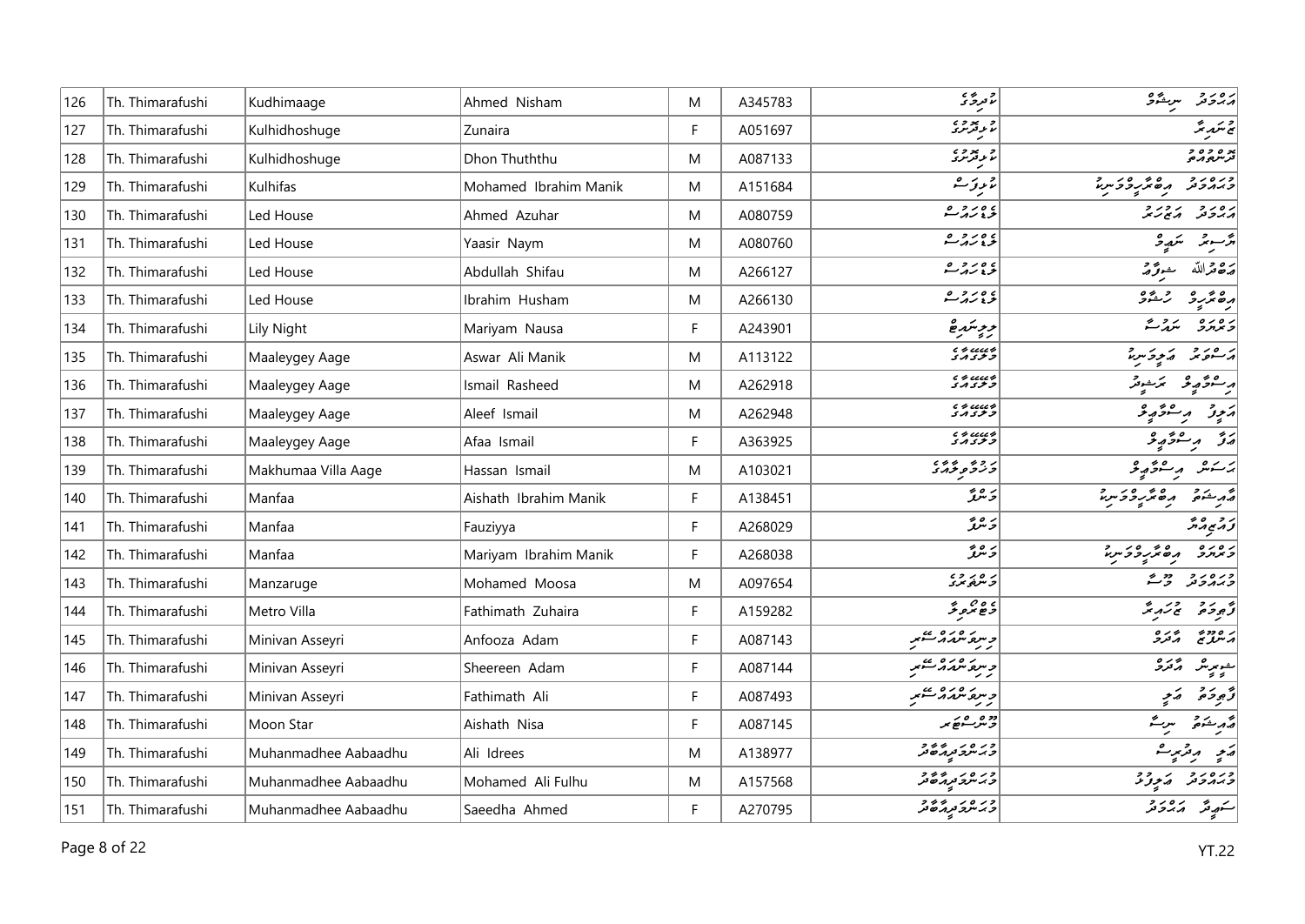| 152 | Th. Thimarafushi | Muhanmadhee Aabaadhu | Ahmed Ali            | Μ  | A270797 | و ر ه ر ر پر پر و<br>د بر سرچ تو پر ص تو | پروژو کړي                                           |
|-----|------------------|----------------------|----------------------|----|---------|------------------------------------------|-----------------------------------------------------|
| 153 | Th. Thimarafushi | Muleege              | Mariyam Hassan       | F. | A060943 | ومور                                     | ر ه ر ه<br><del>د</del> بربرگ<br>ئەسەتىر            |
| 154 | Th. Thimarafushi | Muleege              | Aminath Hussain      | F. | A241181 | د<br>ترموز                               | أأتر يتركع المراشر الكرامل                          |
| 155 | Th. Thimarafushi | Muleege              | Abdulla Hassan       | M  | A241192 | و<br>ترمور                               | رەقراللە بەكتىر                                     |
| 156 | Th. Thimarafushi | Nivaadhoshuge        | Ibrahim Hassan       | Μ  | A011957 | ر پر دی<br>سرچ فرسری                     | رەنزىرو بەسەر                                       |
| 157 | Th. Thimarafushi | Radiumge             | Ahmed Hayam Hassan   | Μ  | A338056 | ړ ده ده<br>مرغ درو د                     | رەر دىر دە ئەسەر<br>مەردىي ئەردى ئەسەر              |
| 158 | Th. Thimarafushi | Star                 | Abdul Wahhab Ibrahim | M  | A087131 | ە ئە<br>سىۋىمە                           | נס כסנס בין סבינים<br>הסנק <i>פ</i> הנסיקים         |
| 159 | Th. Thimarafushi | Star Irumatheebai    | Abdulla Mufeed       | M  | A047637 | مشقي مرمزد وقص                           | أشكاه والله المحافي فمر                             |
| 160 | Th. Thimarafushi | Tetroanuge           | Adil Ismail          | Μ  | A099583 | ے وی وے<br>ج ج ترسری                     | ۇمرىق بەستۇپەتى                                     |
| 161 | Th. Thimarafushi | Thadiraiymaage       | Abdulla Anees        | M  | A069776 | ر<br>مو بره دی                           | أرة قرالله أرسيك                                    |
| 162 | Th. Thimarafushi | Thadiraiymaage       | Aishath Hilma        | F  | A246661 | ر<br>موج بره و د د                       | ړ په شمې کرونځ                                      |
| 163 | Th. Thimarafushi | Thadiraiymaage       | Irufa Abdulla        | F  | A246669 | ر ده وه<br>موجه ترکوچر                   | معرق صكائله                                         |
| 164 | Th. Thimarafushi | Thadiraiymaage       | Ahmed Aanis          | M  | A246676 |                                          | رەرد شىرك                                           |
| 165 | Th. Thimarafushi | Thadiraiymaage       | Aminath Nihula       | F  | A328505 | ر ده ده<br>موسره در                      | أأدمر المستراثة                                     |
| 166 | Th. Thimarafushi | Thudeegey Aage       | Ali Thaufeeg         | M  | A071650 | د پره ده<br>مونو پر پر                   | پر پر پروژ                                          |
| 167 | Th. Thimarafushi | Ummeedhu             | Mohamed Hassan Manik | M  | A001145 | وه و پر<br>م                             | כנסנכן ג' ביותר ייתו                                |
| 168 | Th. Thimarafushi | Uthuruge Aage        | Mariyam Abdulla      | F  | A076642 |                                          | مەھىراللە<br>ر ه ر ه<br><del>د</del> بربرگ          |
| 169 | Th. Thimarafushi | Venus Villa          | Adam Shahin          | Μ  | A361838 | <sub>جە</sub> بىئرىش <sub>ى</sub> رىگە   | م دره څېر شر                                        |
| 170 | Th. Thimarafushi | <b>Violet House</b>  | Ismail Riza          | M  | A074672 | ۇر ئۇغ ئەرم                              | رېمۇرو برگ                                          |
| 171 | Th. Thimarafushi | <b>Violet House</b>  | Hassan Zidhan        | Μ  | A249423 | ۇر ئۇغ ئەرمى                             | ير سەندىكى س <sub>ى</sub> مەتكەنلەر                 |
| 172 | Th. Thimarafushi | <b>Violet House</b>  | Zaina Mohamed        | F  | A249428 | ۇر ئۇغ ئەرمى                             | أقرم شده وره در د                                   |
| 173 | Th. Thimarafushi | <b>West House</b>    | Moosa Ahmed Fulhu    | Μ  | A051393 | ې ده ور د ه<br>و شوم ته                  | دو ده دود و در در در د                              |
| 174 | Th. Thimarafushi | West House           | Mausooma Ali         | F  | A068902 | ې ده ور د ه<br>مرگه شو                   | رو دو په کې                                         |
| 175 | Th. Thimarafushi | West House           | Aminath Naziya       | F  | A263856 | ې موه بر د م                             | متثبي دثر<br>أرمر تركيح                             |
| 176 | Th. Thimarafushi | West House           | Fathimath Najila     | F  | A263859 | ې ده ور د ه<br>و شوم ترکه ش              | و مر د<br>اقرامو خرم                                |
| 177 | Th. Thimarafushi | Yaagoothu Villa      | Sahma Ahmed          | F  | A265514 | پروو و<br>  مرۍ حومو څ                   | سترقر<br>بر ٥ پر و<br>م <i>ر</i> بر <del>و</del> تر |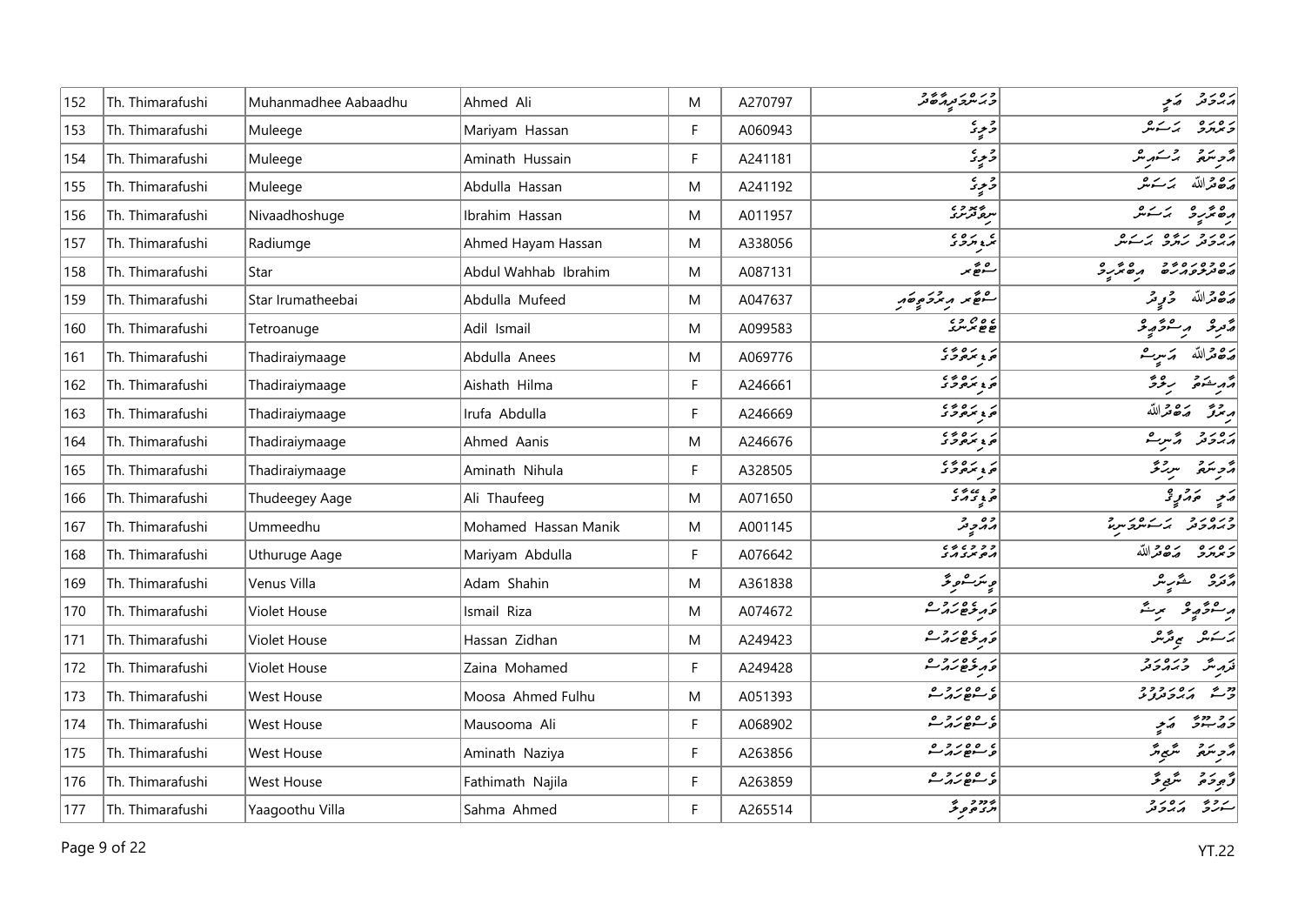| 178 | Th. Thimarafushi | Zameen            | Ali Nihadh               | M         | A247721 | ئىچە تىر                                | أەسمج سرچىقىر                                 |
|-----|------------------|-------------------|--------------------------|-----------|---------|-----------------------------------------|-----------------------------------------------|
| 179 | Th. Thimarafushi | Zeeniyaa Manzil   | Mohamed Adhuham          | ${\sf M}$ | A147982 | <sub>مج</sub> سِرتَدَ شَبح <sup>5</sup> | ورەرو رورە<br>ورەروش مەدرى                    |
|     | Th. Vandhoo      |                   |                          |           |         |                                         |                                               |
| 180 | Th. Vandhoo      | Dhanbuge          | Raufiyya Abdul Rahman    | F         | A065887 | ر رو ء<br>ترس@ر                         | ره وه ره ده و<br>پره تربر تر س<br>ىر تر پر چر |
| 181 | Th. Vandhoo      | Dhanbuge          | Fathimath Muna           | F         | A258401 | ر رو ء<br>ترس@ر                         | ا تو بر د<br>ا<br>تر شر                       |
| 182 | Th. Vandhoo      | Vaadhee           | Ali Shujau               | M         | A258788 | ءً مرٍ                                  | أوكمني المستوفية وكالمحمد                     |
| 183 | Th. Vandhoo      | Vaijeheyge        | Hassan Akram             | M         | A054682 | ر<br>تو در ج ر د                        | ير سەھر ئەر ئەسىر                             |
| 184 | Th. Vandhoo      | Vainujeheyge      | Aishath Ameena           | F         | A258389 | ىر رو، دە<br>قەربىرقى س                 | أقهر يشكره المرج مكر                          |
| 185 | Th. Vandhoo      | Valuthereyge      | Shakeela Mohamed         | F         | A062624 |                                         | أختار ورەرو                                   |
|     | Th. Vilufushi    |                   |                          |           |         |                                         |                                               |
| 186 | Th. Vilufushi    | Aaviyaage         | Zahira Ali               | F         | A080451 | پژ <sub>ھ پ</sub> وءِ<br>               | تج سرتمته الأسمية                             |
| 187 | Th. Vilufushi    | Aaviyaage         | Soodha Ali               | F         | A091274 | پر<br>پروگری                            | سەھەتىر<br>ەكىر                               |
| 188 | Th. Vilufushi    | Aaviyaage         | Shahida Ali              | F         | A091275 | ا پژ <sub>ھ پ</sub> ور ئ                | لمشرقه الأمج                                  |
| 189 | Th. Vilufushi    | Ablagheege        | Nihayath Rasheed         | F         | A091419 | <br>  د ځونړۍ                           | سرچرچ کر شوتر<br>سرچرچو کرشوتر                |
| 190 | Th. Vilufushi    | Ablagheege        | Naeema Ahmed             | F         | A091421 | رە ر<br>مەھۇرىي                         | شمدة مددور                                    |
| 191 | Th. Vilufushi    | Ablagheege        | Nadeema Rasheed          | F         | A091425 | رە ر<br>مەھمەر ي                        | لل <i>كورة للم</i> شوقر                       |
| 192 | Th. Vilufushi    | Ablagheege        | Mariyam Nasima Rasheed   | F         | A146384 | برە ئەز                                 | .<br>כמוקב יתי-קב מיי                         |
| 193 | Th. Vilufushi    | Alamaage          | Hawwa Inaya Abdul Raheem | F         | A046337 | ر ر بر »<br>پر <del>ت</del> ر بر د      | י ס 4 היית הסינו זה כ                         |
| 194 | Th. Vilufushi    | Alhivilla ge      | Ibrahim Musaafir         | M         | A126362 | ەزرە ۋە                                 | رە ئەر ئەر ئەر ئە                             |
| 195 | Th. Vilufushi    | Aligaa            | Usman Auraf              | M         | A085342 | بزىرتخ                                  | وە ئەررو                                      |
| 196 | Th. Vilufushi    | Anbugasdhoshuge   | Gibthiya Mohamed         | F         | A040730 | د سرچ ر ه پر و ،<br>د سرچ د سوترس       | أتوصومه ورورو                                 |
| 197 | Th. Vilufushi    | Asaree Manzil     | Raziya Ibrahim           | F         | A049104 | ە سە <sub>مىر</sub> ى مىنى بى           | نگرىنىدە پىر<br>م<br>ە ھەترىر ۋ               |
| 198 | Th. Vilufushi    | Asfaa Manzil      | Aminath Uzufa            | F         | A091614 | ىر مەمۇر مەم بى                         | أثرم ترويح والملح                             |
| 199 | Th. Vilufushi    | Bahaaruge         | Aishath Hassan           | F         | A091415 | ر بر د ،<br>ن <i>ه رگ</i> ری            | أقم مشكوح بركت ملكن                           |
| 200 | Th. Vilufushi    | <b>Beach Rate</b> | Ibrahim Fuad             | M         | A083075 | جونجريج                                 | وه ټرېږ<br>و پر پی                            |
| 201 | Th. Vilufushi    | <b>Blue Bird</b>  | Ibrahim Ismail           | ${\sf M}$ | A085574 | 0 <i>4 77 0</i><br>2 <i>0 7 0</i>       | رە ئەر دىسى ئەھ                               |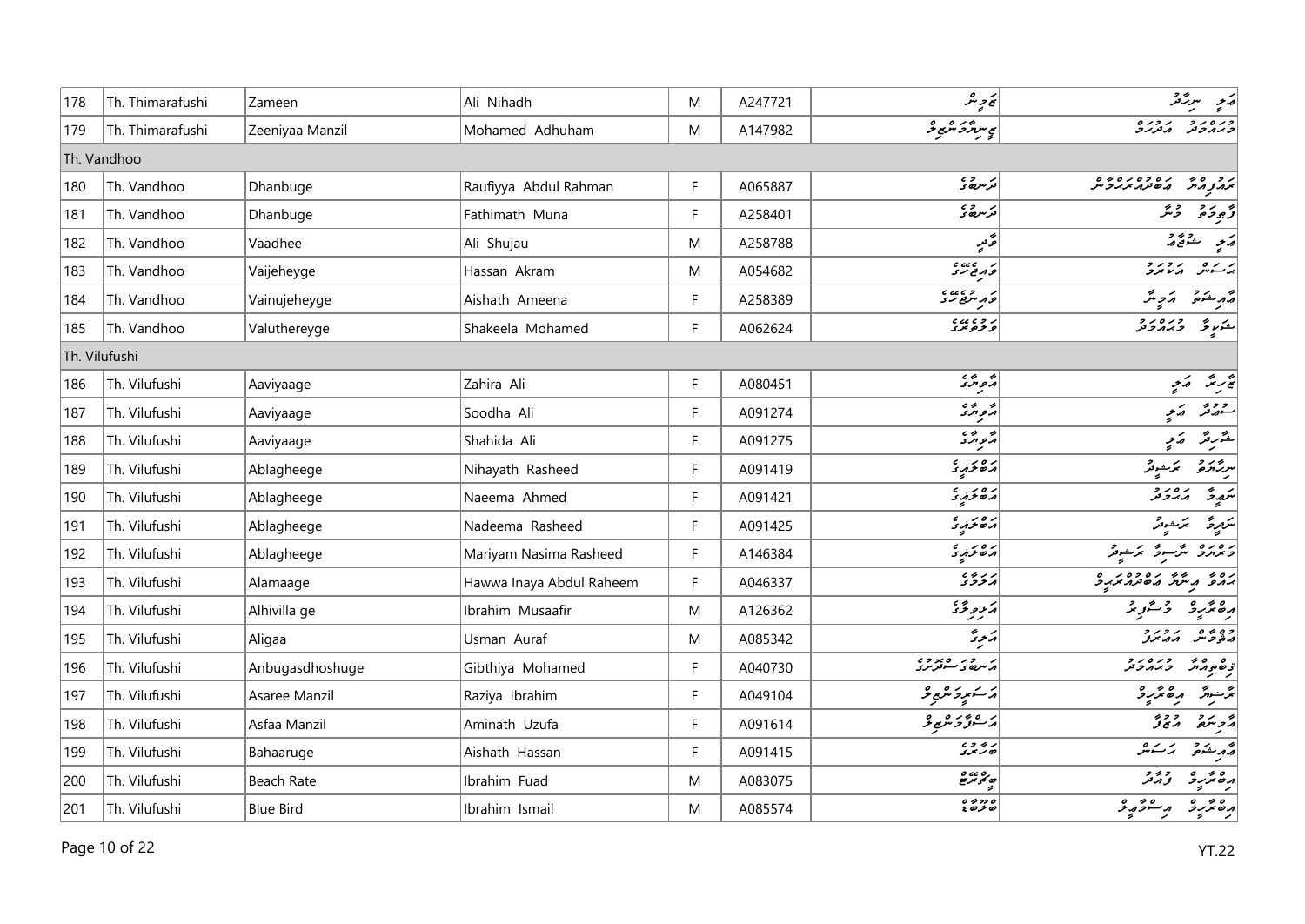| 202 | Th. Vilufushi | <b>Blue Sun</b>  | Adam Safeeh              | M  | A097364 | ە دەپ ھ                                                                                              | أرمزد سكور                                                                |
|-----|---------------|------------------|--------------------------|----|---------|------------------------------------------------------------------------------------------------------|---------------------------------------------------------------------------|
| 203 | Th. Vilufushi | <b>Blue Sun</b>  | Aminath Shiuma Adam      | F  | A248525 | ەددىر بە                                                                                             | و مرد دو و دره<br>مرد مرد شورد مردرد                                      |
| 204 | Th. Vilufushi | Bulbulaage       | Aminath Muasaa           | F  | A091197 | د ه د و و ،<br>م <i>ه نو</i> نو د                                                                    | أرجاح والمحمد                                                             |
| 205 | Th. Vilufushi | Bulbulaage       | Ibrahim Gasim            | M  | A286087 | د ه د و و ،<br>م <i>ه نو</i> نو د                                                                    | ىر ھەتتەر 2<br>ب<br>تۇسىۋ                                                 |
| 206 | Th. Vilufushi | Chaandhaneemaage | Sulaiman Arif            | M  | A091495 | گوسرتر سرچ <sup>ء</sup>                                                                              | ەر بىرى<br>ش <sub>ى</sub> ر ئەرگە                                         |
| 207 | Th. Vilufushi | Chaandhaneemaage | Mohamed Anaaf            | M  | A248416 | ڭرىس <i>قرىرى</i><br>كۆسى قرىرى                                                                      | وره روه<br>وبرورو الاسمل                                                  |
| 208 | Th. Vilufushi | Dhilbahaaruge    | Moosa Shaheer            | M  | A252930 | ه در ۶ و ۷<br>درمر <i>ه ر</i> بر <sub>ک</sub>                                                        | وحرث القرباني                                                             |
| 209 | Th. Vilufushi | Dhilbahaaruge    | Aminath Ashdha Usman     | F  | A252931 | ه در ۶ و ۷<br>درگرفت تر بور                                                                          | مەمەم مەھەم دەم دە                                                        |
| 210 | Th. Vilufushi | Domy Goal        | Gasim Maseeh             | M  | A091165 | بر ص<br>۽ ح <sub>و</sub> ر عر                                                                        | ۇسۇ كې                                                                    |
| 211 | Th. Vilufushi | Domy Goal        | Azeel Sulaiman           | M  | A091166 | $\overline{\mathcal{Z}_{\mathcal{S}_{\mathcal{Z}}^{\mathcal{C}}}\mathcal{Z}_{\mathcal{E}}^{\times}}$ | ەي ئىسىمى ئىس                                                             |
| 212 | Th. Vilufushi | Domy Goal        | Aminath Unaisha          | F. | A248261 | $rac{\partial}{\partial} \frac{\partial}{\partial z}$                                                | أزجر المتعارية                                                            |
| 213 | Th. Vilufushi | Domy Goal        | Abdulla Saud             | M  | A283739 | بو هو<br>د وړو                                                                                       | برہ تراللّٰہ<br>ستهر قر                                                   |
| 214 | Th. Vilufushi | Dream            | Mohamed Shaam            | M  | A286708 | ه مرچ<br>پا                                                                                          | وره رو در ده<br><i>وبرو د</i> ر مشور                                      |
| 215 | Th. Vilufushi | Faalandhoshuge   | Abdul Rahmaan Farrah     | M  | A286003 | و ر ه پر د ،<br>تر تر تر تر ر                                                                        | נס כס נס 4 ס ני גם 4 כ<br>השנ <i>נה <del>ג</del>וב</i> ית - צה <i>ג</i> ו |
| 216 | Th. Vilufushi | Fabric Villa     | Mariyam Afau Mohamed     | F  | A248486 | ، ۋە برى <sub>نل</sub> و ۋ                                                                           | נ סנים ניזי כניסניב<br>בי <i>נורב הצ</i> ה בינהכת                         |
| 217 | Th. Vilufushi | Fashuvimaage     | Moosa Naufal             | M  | A286323 | ر و د د ،<br>و تره و د                                                                               | در شدد در در در در باید بود.<br>مرکز در سرگرانش                           |
| 218 | Th. Vilufushi | Fathangumaage    | Hawwa Irasha             | F  | A248414 | ر ر پورې<br>زه سر ژ د                                                                                | برە پر ئە                                                                 |
| 219 | Th. Vilufushi | Faza             | Asiyath Mohamed          | F. | A091133 | تریخ                                                                                                 | و در در دره<br>م <sup>ح</sup> سنه وبرونو                                  |
| 220 | Th. Vilufushi | Faza             | Khadheeja Sheeha Mohamed | F. | A249828 | تریخ                                                                                                 | كرسيم شور 2019 و 2017.<br>كرسيم شور 2019 و 20                             |
| 221 | Th. Vilufushi | Faza             | Rugiyya Sofiya Mohamed   | F  | A257114 | ترتج                                                                                                 | برومه بأدبر ورورد                                                         |
| 222 | Th. Vilufushi | Feeroazuge       | Aminath Nizar            | F  | A283939 | د چ و ۽<br>پوسمبر                                                                                    | أأدبتكم بتلجي                                                             |
| 223 | Th. Vilufushi | Fehifarudhaage   | Fathimath Rasheedha      | F  | A134889 | ۇرۇپروپر                                                                                             | ۇ بو ئەم<br>كرشوقر                                                        |
| 224 | Th. Vilufushi | Fehivilla ge     | Haleema Shiyaza          | F  | A078344 | ۇر <sub>ەم</sub> ۇ ئ                                                                                 | شەدگە كە<br>ر<br>روپه                                                     |
| 225 | Th. Vilufushi | Finivaage        | Adam Saeed               | M  | A047882 | وسرځ ځ                                                                                               | پوره<br>مرتزل<br>سەمەتر                                                   |
| 226 | Th. Vilufushi |                  | Mohamed Saeed            | M  | A091585 | وسرچء                                                                                                | و ر ه ر د<br><i>و بر د</i> کر                                             |
|     |               | Finivaage        |                          |    |         |                                                                                                      | رەرە پەرەپچ                                                               |
| 227 | Th. Vilufushi | Finivaage        | Mariyam Asma             | F  | A091587 | و سرچ <sup>ي</sup>                                                                                   |                                                                           |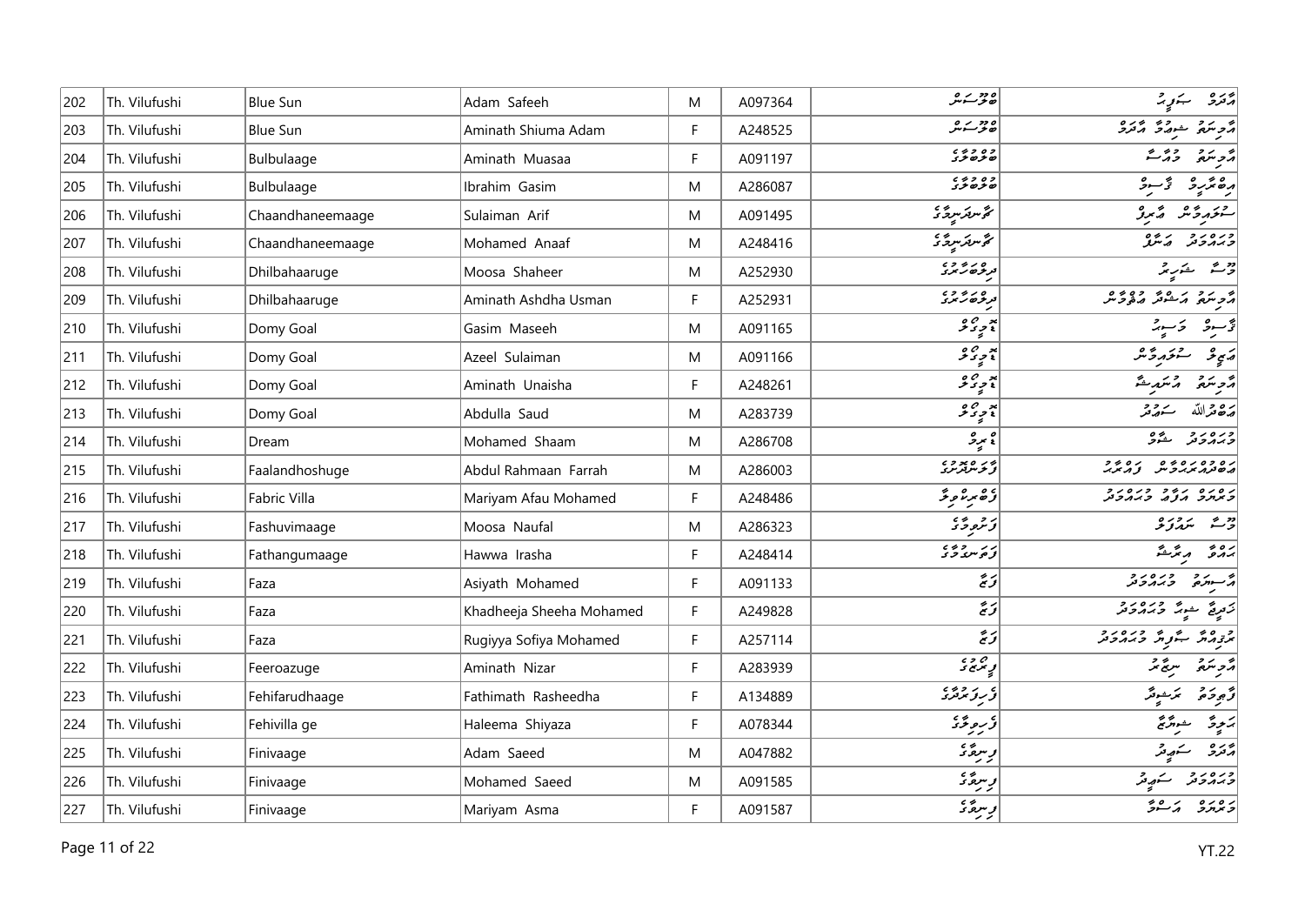| 228 | Th. Vilufushi | Finivaage     | Mariyam Ahmed         | F           | A257690 | و سرچ <sup>ي</sup>                       | ەر ئەر تە<br>ر ه ر ه<br><del>ر</del> بربرگ   |
|-----|---------------|---------------|-----------------------|-------------|---------|------------------------------------------|----------------------------------------------|
| 229 | Th. Vilufushi | Finivaage     | Aishath Saeedha       | F           | A286778 | وسرءٌ کا                                 | و مر شو د<br>مر<br>ستهرقر                    |
| 230 | Th. Vilufushi | Finivaage     | Moosa Saeedh          | M           | A286779 | وسرءٌ کا                                 | وحث سكهاند                                   |
| 231 | Th. Vilufushi | Finivaage     | Mariyam Saffana       | F           | A331203 | و سرچ <sup>ء</sup><br>تر سرچ             | سەد ئۇ بىگە<br>ر ه ر ه<br><del>د</del> بربرگ |
| 232 | Th. Vilufushi | Finivaage     | Gasim Nasrullah       | M           | A403332 | وسرهمی                                   | و<br>تۇ سىر <i>ە</i><br>بترجيحرالله          |
| 233 | Th. Vilufushi | Fulidhooge    | Dawood Haneef         | M           | A078963 | د دده<br>توموترد                         | پروو پرسرو<br>ترم <sup>و</sup> تر برسرو      |
| 234 | Th. Vilufushi | Goalhitherege | Ali Giyaas            | M           | A248385 | ان<br>انگرېز کو تنرگ<br>سياسي            | أرسمي ترور محمد                              |
| 235 | Th. Vilufushi | Goalhitherege | Gaaidh Gasim          | M           | A248386 | $rac{c}{2}$                              | و<br>تۇمەنتى ئۇسىر <i>ە</i>                  |
| 236 | Th. Vilufushi | Goalhitherege | Ahmed Gasid           | M           | A284753 | ج<br>تحريح مري                           | رەرو ئېر                                     |
| 237 | Th. Vilufushi | Goalhitherege | Sanfa Gisaama         | F           | A284755 | ان<br>د عرض مرد                          | سەمىر تېرىشى                                 |
| 238 | Th. Vilufushi | Goalhitherege | Ibrahim Gaanith       | M           | A331622 | ہ<br>تحریح مر <sub>ک</sub>               | وەترىرو ئىر                                  |
| 239 | Th. Vilufushi | Golden House  | Athifa Mohamed        | F           | A150305 | ە مەر مەر جەم<br>ئىسىمە ئىرگەرگ          | وتجوقر<br>و رە ر د<br>تر پر تر تر            |
| 240 | Th. Vilufushi | Golden House  | Aminath Areeja Ikram  | F           | A248505 | ە ە ر ەر د مە                            | הכיטל ה'תְבֹּ תְעִיבל                        |
| 241 | Th. Vilufushi | Golden House  | Areesha Ismail        | F           | A350897 | ە ە رەر دە<br>ئەمەندىر ك                 | ړَ په د عر و د کا                            |
| 242 | Th. Vilufushi | Golden House  | Yoosuf Aslah Ismail   | M           | A350901 | ە مەر مەر جەھ<br>ئىسى ئىس ئىسىر          | د ده د ۱۵ در ۱۳۵ مرگور                       |
| 243 | Th. Vilufushi | Golden Light  | Sulaiman Fuad Ibrahim | M           | A022216 | برو ۽ عربير ۾                            | ويحدثه ومزد معترب                            |
| 244 | Th. Vilufushi | Golden Light  | Mahmood Ibrahim       | M           | A091354 | ة وبر عبر مع و                           | כמכני תפתיכ                                  |
| 245 | Th. Vilufushi | Gulhazaaruge  | Mohamed Kaleyfaanu    | M           | A064464 | و ه ر بر و ،<br>د <del>ن</del> ر رنج برد | و ر ه ر و ر در و و<br>و پر پر و تو به شرق س  |
| 246 | Th. Vilufushi | Hazaaru Villa | Rugiyya Rukhushana    | F           | A091281 | رَ پِّ بَرْهِ بَرَّ                      | لىمرترە پىر<br>برزشەش                        |
| 247 | Th. Vilufushi | Hazaarumaage  | Mariyam Shazula       | F           | A091489 | ر ۶ و ۶ ی<br>رسخ مرو ی                   | ر ه بر ه<br><del>د</del> بربرگ<br>شەۋرگە     |
| 248 | Th. Vilufushi | Husnuheenaage | Haleema Imaza         | $\mathsf F$ | A091435 | 2 مەش <sub>رىپ</sub> ىدى<br>مەسرىپە      | بزود اردمج                                   |
| 249 | Th. Vilufushi | Huvandhumaage | Aishath Naufa Nasir   | F           | A359003 | و ر په و په و<br>ر و سربر و د            | مەر شىم ئىر ئىز ئىر بىر                      |
| 250 | Th. Vilufushi | Iru Asseyri   | Ibrahim Vaajidh       | M           | A286692 | ە جەزەر يىمبر                            | ەھ <i>ئۈر ئىلى قى</i> ر                      |
| 251 | Th. Vilufushi | Irumatheege   | Mohamed Imthiyaaz     | M           | A124663 | ېر پر دې ده<br>ر                         | כמחכת חכתית                                  |
| 252 | Th. Vilufushi | Jahaamugurige | Fathimath Nazeera     | F           | A091146 | <br>  ج رحمت مرد<br>  ج                  | و څېو څه د                                   |
| 253 | Th. Vilufushi | Jahaamugurige | Shamsunnahaaru        | F           | A091272 | ر ۶ و و<br>قع تر <del>و</del> ۶ بو ی     | ے وجے مرکز تر<br>شوکر سور سرگرمز             |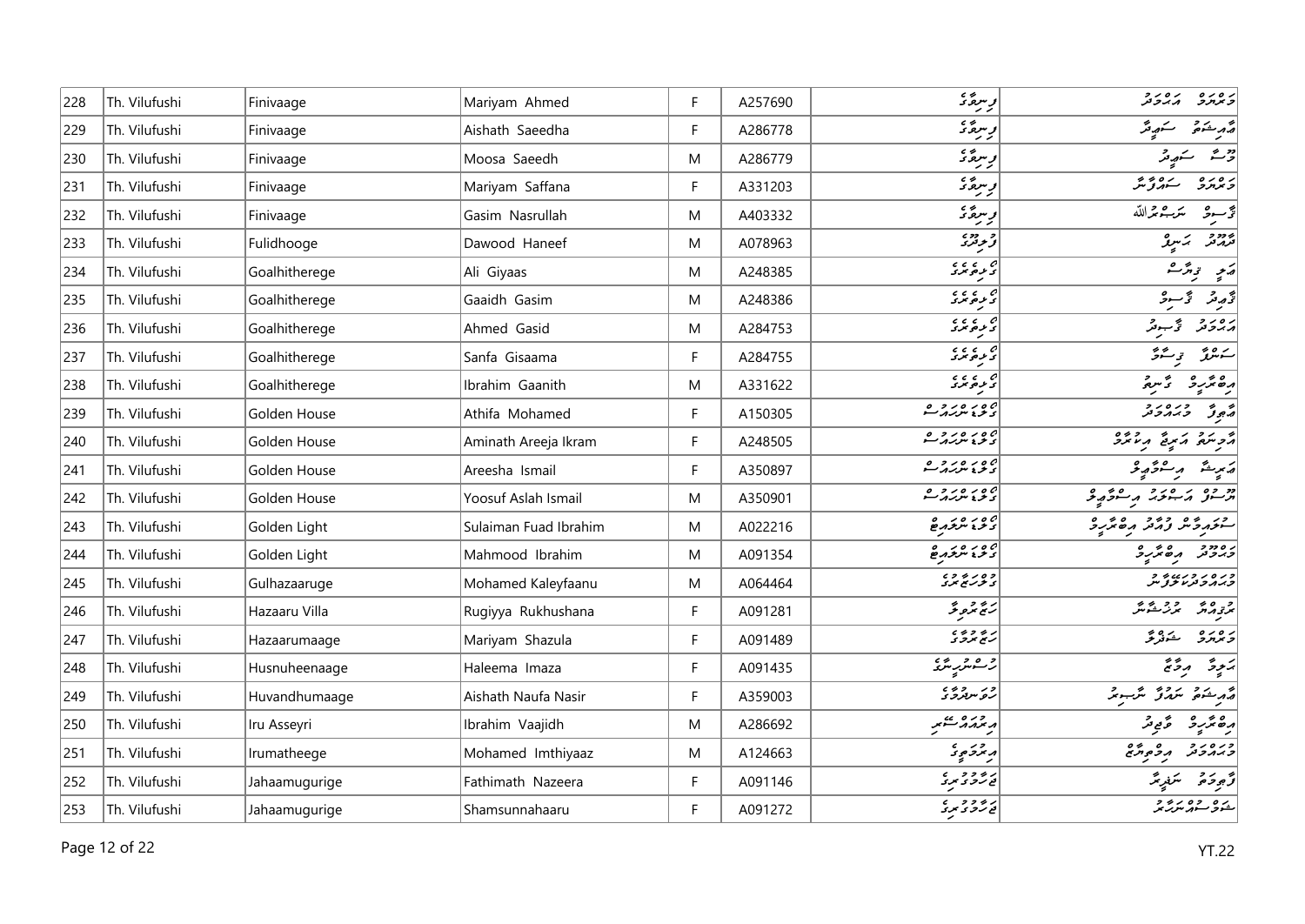| 254 | Th. Vilufushi | Jahaamugurige  | Mariyam Maisa Masood    | F  | A248243 | پر ۶ و و پر پر                                   |                                     |
|-----|---------------|----------------|-------------------------|----|---------|--------------------------------------------------|-------------------------------------|
| 255 | Th. Vilufushi | Jahaamugurige  | Yafia Yoosufu           | F. | A248244 | پر بر و و د پر<br>  فنح شرحر کا مرکز             | دد حرو<br> تژوِ پژ                  |
| 256 | Th. Vilufushi | Jahaamugurige  | Yusraa Yoosuf           | F. | A248264 | ر ۶ و و<br>بع ترن پی مور                         | د ه پر دو ده<br>در سرگر در در       |
| 257 | Th. Vilufushi | Kanbilige      | Ahmed Adam              | M  | A059785 | ر سرھ ور<br>--                                   | ره رح ده<br>پروتر پرترو             |
| 258 | Th. Vilufushi | Kashimaage     | Shakeeba Mohamed        | F  | A091391 | ړ<br>ماسرچۍ                                      | و ره ر د<br>تر پر تر تر<br>المشرعة  |
| 259 | Th. Vilufushi | Kelizona       | Ahmed Shafeeq           | M  | A142964 | تأمرچمتر                                         | پره پر در شوي پی                    |
| 260 | Th. Vilufushi | Kelizona       | Haleemath Ahmed         | F  | A286477 | ئۈچەتر                                           | پر پره پره پر پر                    |
| 261 | Th. Vilufushi | Kelizona       | Ali Suaid Ahmed         | M  | A348193 | تأوج يثر                                         | أيمو كتمكر محمد والمحمد             |
| 262 | Th. Vilufushi | Kethi          | Khadeeja Nashita        | F  | A080607 | اءِ<br>ا <sub>علمو</sub>                         | كرسي متكشرة                         |
| 263 | Th. Vilufushi | Kethi          | Hawwa Nabaha            | F  | A080609 | اءِ<br>ا <sub>علمو</sub>                         | برەپچ<br>سرەتر                      |
| 264 | Th. Vilufushi | Kothabirige    | Rugiyya Maaila          | F. | A248413 | بدر<br>ماه گورندگی<br>ماه گر                     | ج <sub>ر تو</sub> مر مگر<br>ژٌ مر ژ |
| 265 | Th. Vilufushi | Kunnaaruge     | Aminath Rasheedha       | F. | A091158 | و ه پر و ،<br>ما مگرمتر پور                      | ړ څر سرچ<br>ىمەسىيەتىگە<br>ئ        |
| 266 | Th. Vilufushi | Kunnaaruge     | Mohamed Rasheed         | M  | A091160 | د ه پر د ،<br>پاسربر <sub>گ</sub> ر <sub>ی</sub> | ورەرو كەشەتر                        |
| 267 | Th. Vilufushi | Kunnaaruge     | Ismail Shafeeu          | M  | A091342 | د ه پر د ،<br>پاس پر پرې                         | بر شۇن ئى ئىن ئىشتىر ئى             |
| 268 | Th. Vilufushi | Kunnaaruge     | Abdulla Shafeeu         | M  | A348265 | د ه پر د ،<br>پاس پر پر <sub>پ</sub>             | حَدَّ هُدَّ اللَّهُ شَوَرٍ حَمَّ    |
| 269 | Th. Vilufushi | Kunnarumaage   | Mariyam Rasheeda        | F. | A091156 | و ه پر و د ،<br>ما سرسرپرو د                     | رەرە يرَجعنگر                       |
| 270 | Th. Vilufushi | Light House    | Moosa Rashadh           | M  | A286637 | خهره پرچ                                         | رەھ ئەسكەن                          |
| 271 | Th. Vilufushi | Lonumirusge    | Mohamed Sulaiman        | M  | A285671 | بر قر <sub>م</sub> ر مرکب دی<br>مرکب             | ورەرو ئىزرگىر                       |
| 272 | Th. Vilufushi | Maafolheyge    | Ishag Riyaz             | M  | A082998 | ەيدى ،<br>5 تۇ ئى ي                              | و سائر تو سر پر شو به               |
| 273 | Th. Vilufushi | Maafolheyge    | Aishath Ifaaga Ishaaq   | F  | A283639 | ه پون<br><del>و</del> تو و                       | و ديده درگار مشرق                   |
| 274 | Th. Vilufushi | Maafolheyge    | Fathimath Amaanee Ishag | F  | A367701 | ەيدى ،<br>5 توغرى                                | و دو روس مستر                       |
| 275 | Th. Vilufushi | Maafolheyge    | Sanfa Ayaasha Ishaaq    | F  | A372511 | ه پون تا<br>تر تو تو ت                           | سەسرۇ كەرگە ئەسىر ئەر               |
| 276 | Th. Vilufushi | Maaz           | Mariyam Ahmed           | F  | A064463 | رچ                                               | נפנס נפנד.<br>כינו <i>נ</i> כ הנכנ  |
| 277 | Th. Vilufushi | Maaz           | Rugiyya Zahida          | F  | A064474 | رچ                                               | جرة مركز منظم المحر مركز            |
| 278 | Th. Vilufushi | Maaz           | Mohamed Hazim Zuhair    | M  | A248554 | رچ                                               | כנסנכ המפי המתי                     |
| 279 | Th. Vilufushi | Mathiraiymaage | Mohamed Zahuraan Zamir  | M  | A248313 | ر پره وي<br>ترمونزون                             | ورەر د روپە ھەم كە                  |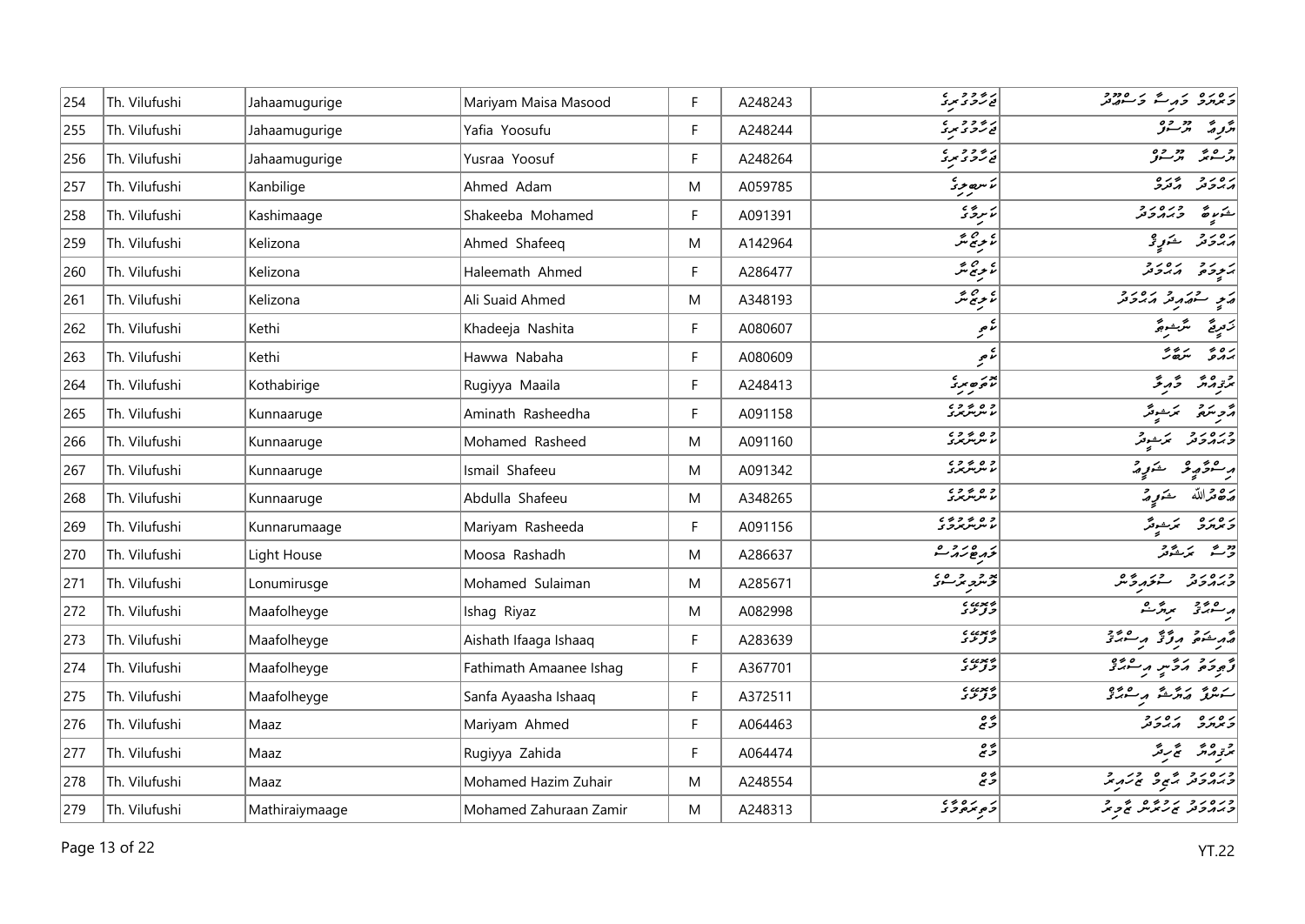| 280 | Th. Vilufushi | Murig          | Khadeeja Fazira   | F  | A091481 | و برد<br>و برد                                                                          | ۇ ئىم ئىگە<br>ئرمرچ<br>موقع                                                                  |
|-----|---------------|----------------|-------------------|----|---------|-----------------------------------------------------------------------------------------|----------------------------------------------------------------------------------------------|
| 281 | Th. Vilufushi | Mushthareege   | Muneeza Mohamed   | F. | A091284 | <br> حرشوه مړي                                                                          | و سرچ<br>و ره ر و<br><i>و پر</i> و تر                                                        |
| 282 | Th. Vilufushi | Mussadhige     | Easa Zareer       | M  | A248405 | 32 سەمىرى<br>                                                                           |                                                                                              |
| 283 | Th. Vilufushi | Naarigu Villa  | Hafsa Ismail      | F  | A091290 | مر <sub>گىرى</sub> ئورۇ                                                                 | ەرسىۋەپەيج                                                                                   |
| 284 | Th. Vilufushi | Naseebuge      | Moosa Rameeh      | M  | A284172 | پر سوچ ۽<br>سرسوچ                                                                       | وسقه<br>بجرجر                                                                                |
| 285 | Th. Vilufushi | Nayaabahaaru   | Moosa Rameez      | M  | A286979 | ر در د و<br>سرگرفت تر                                                                   | و عثر<br>بمرحرح                                                                              |
| 286 | Th. Vilufushi | Range          | Moosa Anwar       | M  | A039584 | ىر ە ي                                                                                  | دو محر<br>ىر ھەمەر<br>مەسرى <i>يە</i> سىر                                                    |
| 287 | Th. Vilufushi | Range          | Khadheeja laadha  | F  | A248311 | ر ہ ،<br>برس                                                                            | برەتمە<br>ترىرىقى<br>م                                                                       |
| 288 | Th. Vilufushi | Range          | Ahmed Adheeb      | M  | A284365 | برە ،                                                                                   | پروترو<br>پر درج<br>مرکز                                                                     |
| 289 | Th. Vilufushi | Rankokaage     | Sanfa Sadna       | F. | A091621 | ر 20 پر دے<br>بر سربر تر ی                                                              | ر محمد شر<br>سەھەتە                                                                          |
| 290 | Th. Vilufushi | Rankokaage     | Mariyam Shamila   | F. | A286967 | ر ٥ پر <u>دی</u><br>بر سرد در د                                                         | ر ه ر ه<br><del>و</del> بربرو<br>شَّحْرِ تَرُ                                                |
| 291 | Th. Vilufushi | Rediamuge      | Fathimath Najwa   | F  | A080494 | برودي                                                                                   | ىر ە بە<br>سرچ خ<br>و مرد<br>ترجوح                                                           |
| 292 | Th. Vilufushi | Rediamuge      | Hashim Adam       | M  | A248366 | بمودنور                                                                                 | رٌمشورٌ<br>پور ہ<br>پرترو                                                                    |
| 293 | Th. Vilufushi | Rediamuge      | Mariyam Naura     | F  | A341057 | ې د د د<br>مروخ د                                                                       | ر ه ر ه<br><del>ر</del> بربر د<br>سرویژ                                                      |
| 294 | Th. Vilufushi | Reynige        | Moosa Zuhail      | M  | A091406 | ىيە<br>تىرسرى                                                                           | وژ مئے<br>تح تر پر تحر                                                                       |
| 295 | Th. Vilufushi | Sabudhelimaage | Shahuda Moosa     | F. | A091287 | يەھ تەرىپرى                                                                             | دو مئے<br>ے تر تر                                                                            |
| 296 | Th. Vilufushi | Sabudhelimaage | Ahmed Nithaaf     | M  | A286241 | يەھ تۈپۈتى                                                                              | رەرو سەۋ                                                                                     |
| 297 | Th. Vilufushi | Saimaage       | Zifna Abdul Gany  | F. | A331507 | سەدى                                                                                    | <sub>ى</sub> ۋىتر مەھ <i>ترى بىر</i>                                                         |
| 298 | Th. Vilufushi | Shabnameege    | Khadeeja Nazleema | F  | A286290 | ے ک <i>ے سر<sub>ح ک</sub>ے</i>                                                          | ر<br>دَمِيعٌ سَيَمْ وَ                                                                       |
| 299 | Th. Vilufushi | Vaimatheege    | Fathimath Hussain | F  | A091592 | <br> عەرىج موتى                                                                         | بر ئەمەر بى <sub>ر</sub><br>$\frac{7}{5}$<br>$\frac{7}{5}$<br>$\frac{8}{1}$<br>$\frac{1}{1}$ |
| 300 | Th. Vilufushi | Valuge         | Siththi           | F  | A076403 | ر و ،<br>حرمر                                                                           |                                                                                              |
| 301 | Th. Vilufushi | Valuthereyge   | Fathimath Azleena | F  | A091155 | ر و ، <u>،،</u> ،<br>ح <b>رم</b> مرد                                                    | وحجوحهم<br>ە ئىقجە ئىگر                                                                      |
| 302 | Th. Vilufushi | Venus Villa    | Haleemath Maaziya | F  | A286762 | ە پەئىر <u>ش</u> ورۇ                                                                    | ر حجم پر<br>بروده                                                                            |
| 303 | Th. Vilufushi | White Rose     | Afrah Ibrahim     | F  | A286847 | $\begin{array}{c c} \hline \circ & \circ \\ \hline \circ & \circ \\ \hline \end{array}$ | دە دى<br>ە ھەترىرى<br>برھ ترىرى                                                              |
| 304 | Th. Vilufushi | Zamaaneege     | Gasim Sameeh      | M  | A091384 | ىر ئەسرى<br>ئى قرىپى                                                                    | پچ سوچ<br>ر<br>سەرچە                                                                         |
| 305 | Th. Vilufushi | Zamaaneege     | Aishath Seeniya   | F  | A286439 | ىر ئ <sup>ۇ</sup> س <sub>ى</sub> ئە                                                     | وكرمشكم المستبر                                                                              |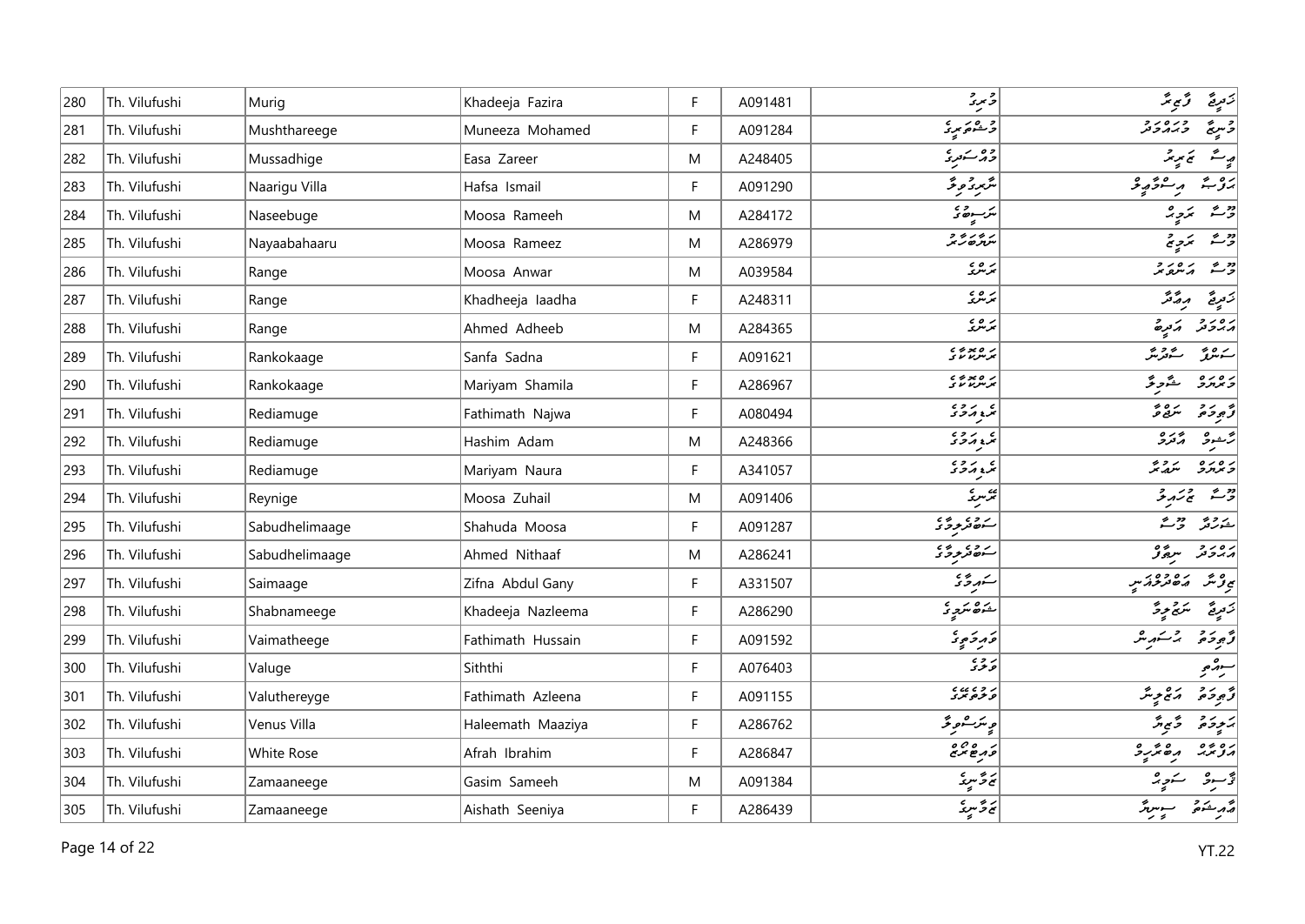| 306 | 'ılufush | anooc<br>m.<br>idlie | ـShamh<br>Aminath. |  | <b>AQOF</b> | ---- | .<br>$\rightarrow$<br>. . |
|-----|----------|----------------------|--------------------|--|-------------|------|---------------------------|
|-----|----------|----------------------|--------------------|--|-------------|------|---------------------------|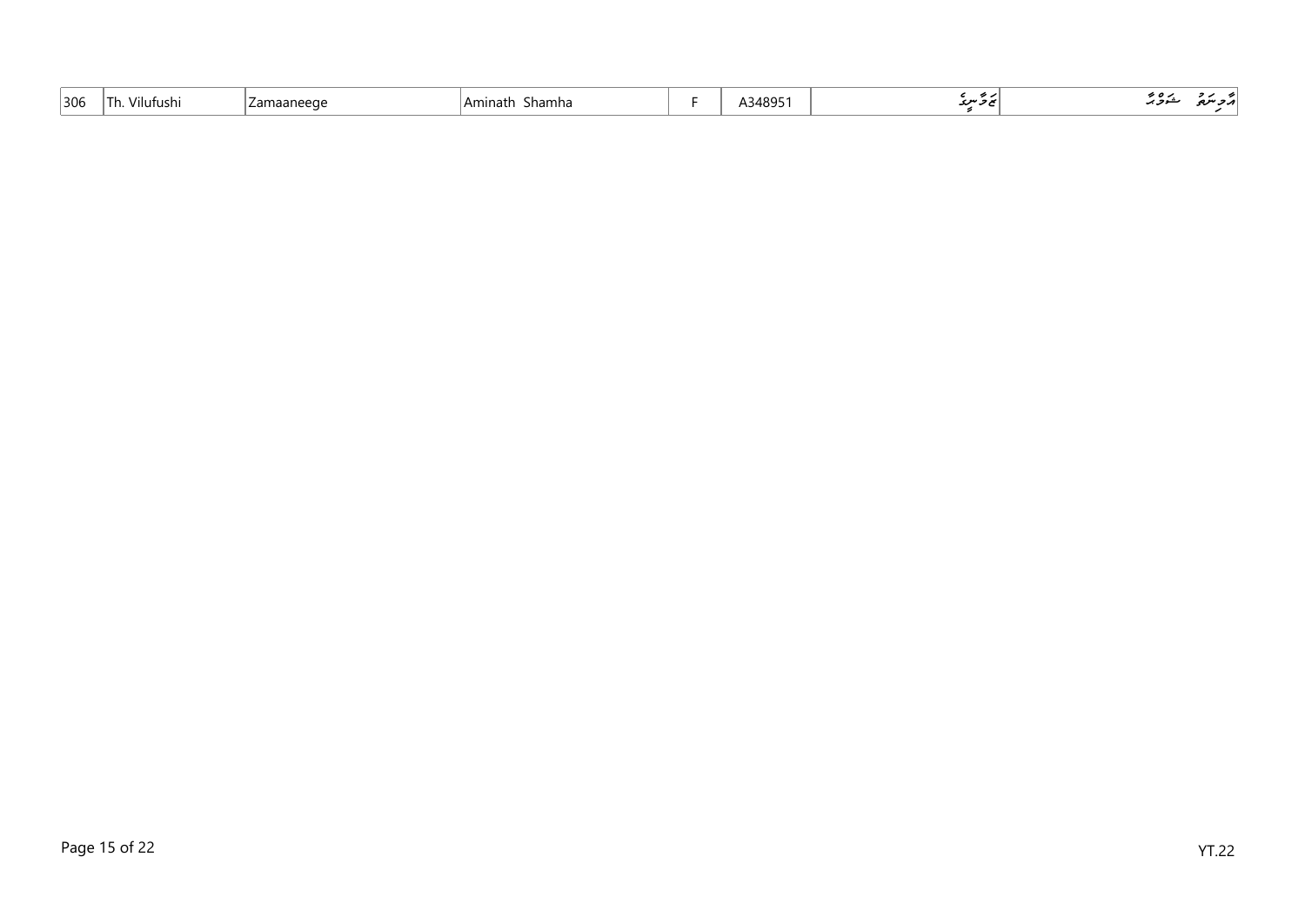## *w7qAn8m?sCw7mRo>u;wEw7mRw;sBo<*

| ' مرمر | 'يئرىثر: |
|--------|----------|
|        |          |
|        |          |
|        |          |

## *w7q9r@w7m>sCw7qHtFoFw7s;mAm=q7w7qHtFoFw7s;*

| يئرمىش: | $^{\circ}$<br>. سر سر<br>$\cdot$ | $\circ$ $\sim$<br>-- | يئرمثر |
|---------|----------------------------------|----------------------|--------|
|         |                                  |                      |        |
|         |                                  |                      |        |
|         |                                  |                      |        |

| انترنثر: | $^{\circ}$ | يبرهر | $^{\circ}$<br>سرسر |
|----------|------------|-------|--------------------|
|          |            |       |                    |
|          |            |       |                    |
|          |            |       |                    |

| ىرتىر: | 。<br>سر سر | .,<br>مرسر |
|--------|------------|------------|
|        |            |            |
|        |            |            |
|        |            |            |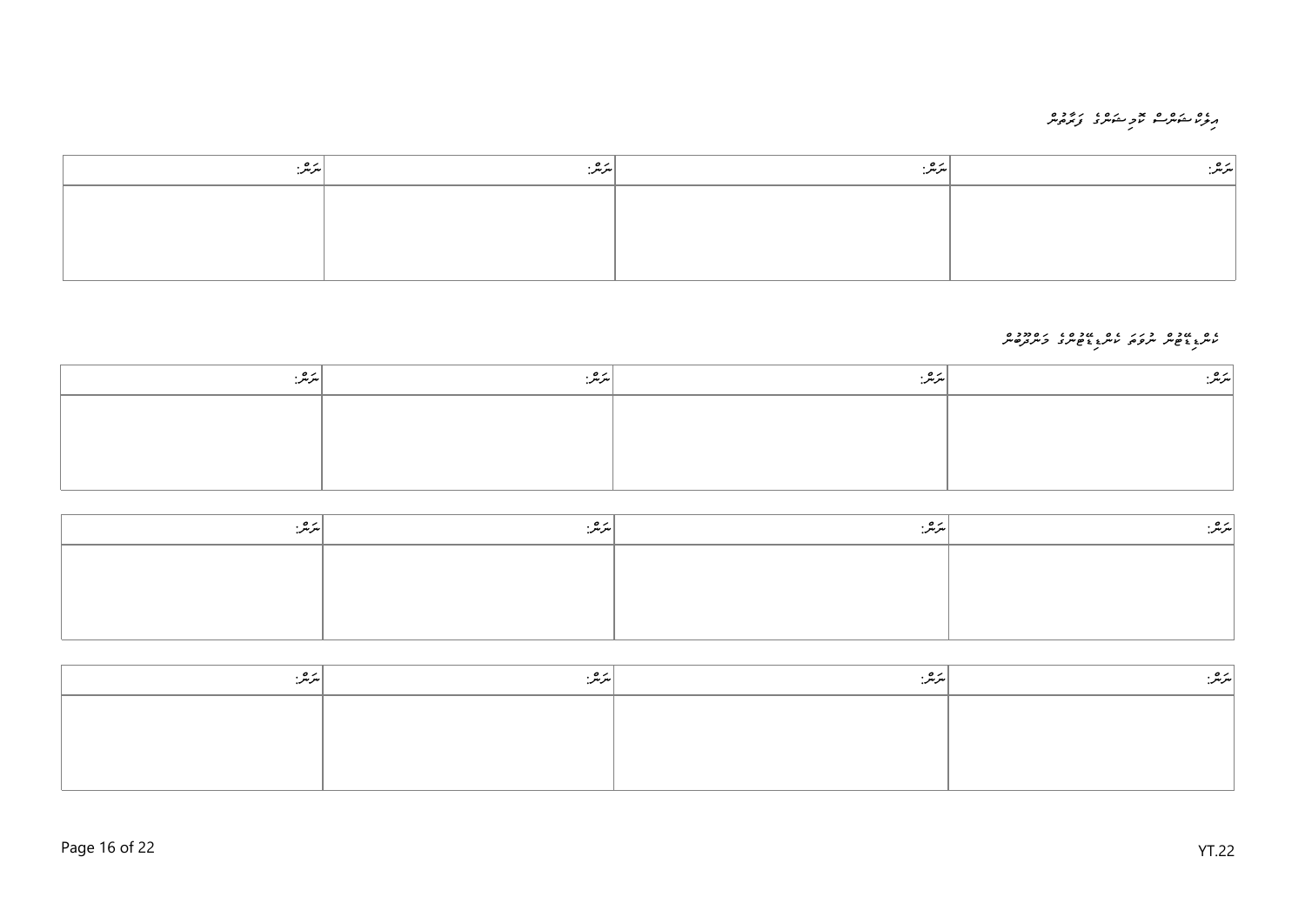| يزهر | $^{\circ}$ | ىئرىتر: |  |
|------|------------|---------|--|
|      |            |         |  |
|      |            |         |  |
|      |            |         |  |

| <sup>.</sup> سرسر. |  |
|--------------------|--|
|                    |  |
|                    |  |
|                    |  |

| ىئرىتر. | $\sim$ | ا بر هه. | لىرىش |
|---------|--------|----------|-------|
|         |        |          |       |
|         |        |          |       |
|         |        |          |       |

| 。<br>مرس. | $\overline{\phantom{a}}$<br>مر سر | يتريثر |
|-----------|-----------------------------------|--------|
|           |                                   |        |
|           |                                   |        |
|           |                                   |        |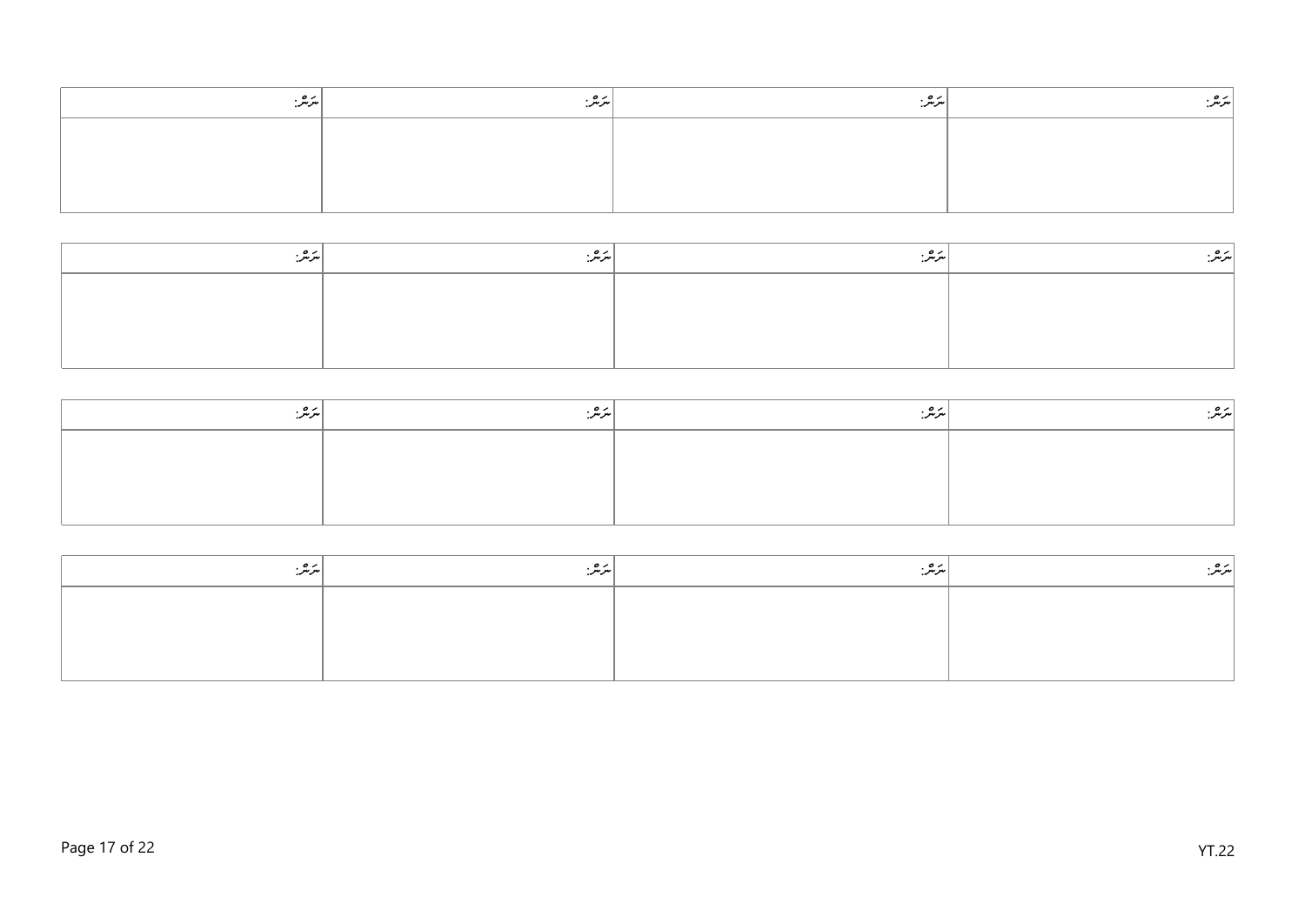| ير هو . | $\overline{\phantom{a}}$ | يرمر | اير هنه. |
|---------|--------------------------|------|----------|
|         |                          |      |          |
|         |                          |      |          |
|         |                          |      |          |

| ئىرتىر: | $\sim$<br>ا سرسر . | يئرمثر | o . |
|---------|--------------------|--------|-----|
|         |                    |        |     |
|         |                    |        |     |
|         |                    |        |     |

| كترنثر: | 。 | 。<br>سرسر. | o <i>~</i> |
|---------|---|------------|------------|
|         |   |            |            |
|         |   |            |            |
|         |   |            |            |

|  | . ه |
|--|-----|
|  |     |
|  |     |
|  |     |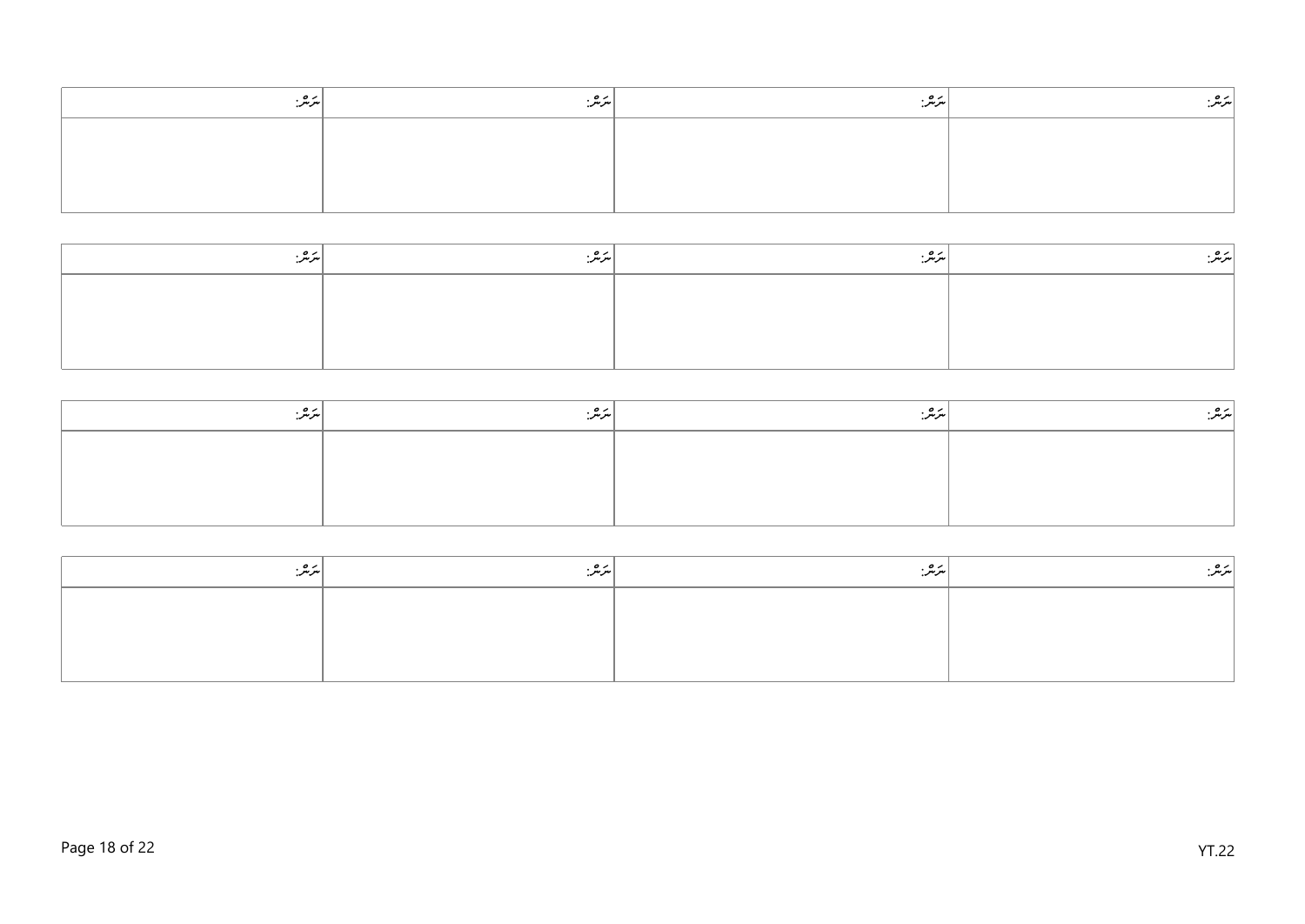| ير هو . | $\overline{\phantom{a}}$ | يرمر | اير هنه. |
|---------|--------------------------|------|----------|
|         |                          |      |          |
|         |                          |      |          |
|         |                          |      |          |

| ىر تىر: | $\circ$ $\sim$<br>" سرسر . | يترمير | o . |
|---------|----------------------------|--------|-----|
|         |                            |        |     |
|         |                            |        |     |
|         |                            |        |     |

| 'تترنثر: | 。<br>,,,, |  |
|----------|-----------|--|
|          |           |  |
|          |           |  |
|          |           |  |

|  | . ه |
|--|-----|
|  |     |
|  |     |
|  |     |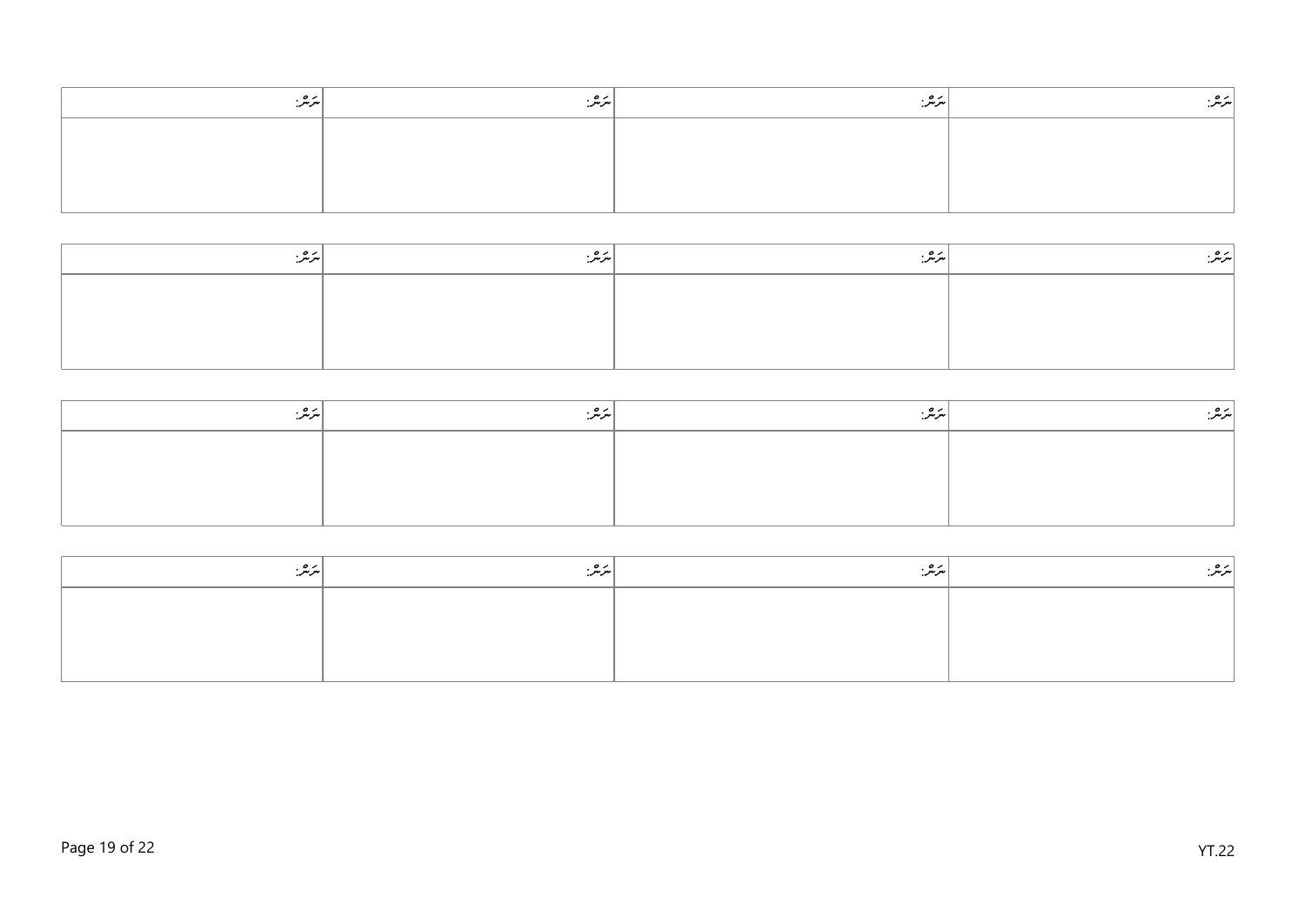| $\cdot$ | ο. | $\frac{\circ}{\cdot}$ | $\sim$<br>سرسر |
|---------|----|-----------------------|----------------|
|         |    |                       |                |
|         |    |                       |                |
|         |    |                       |                |

| يريثن | ' سرسر . |  |
|-------|----------|--|
|       |          |  |
|       |          |  |
|       |          |  |

| بر ه | 。 | $\sim$<br>َ سومس. |  |
|------|---|-------------------|--|
|      |   |                   |  |
|      |   |                   |  |
|      |   |                   |  |

| 。<br>. س | ىرىىر |  |
|----------|-------|--|
|          |       |  |
|          |       |  |
|          |       |  |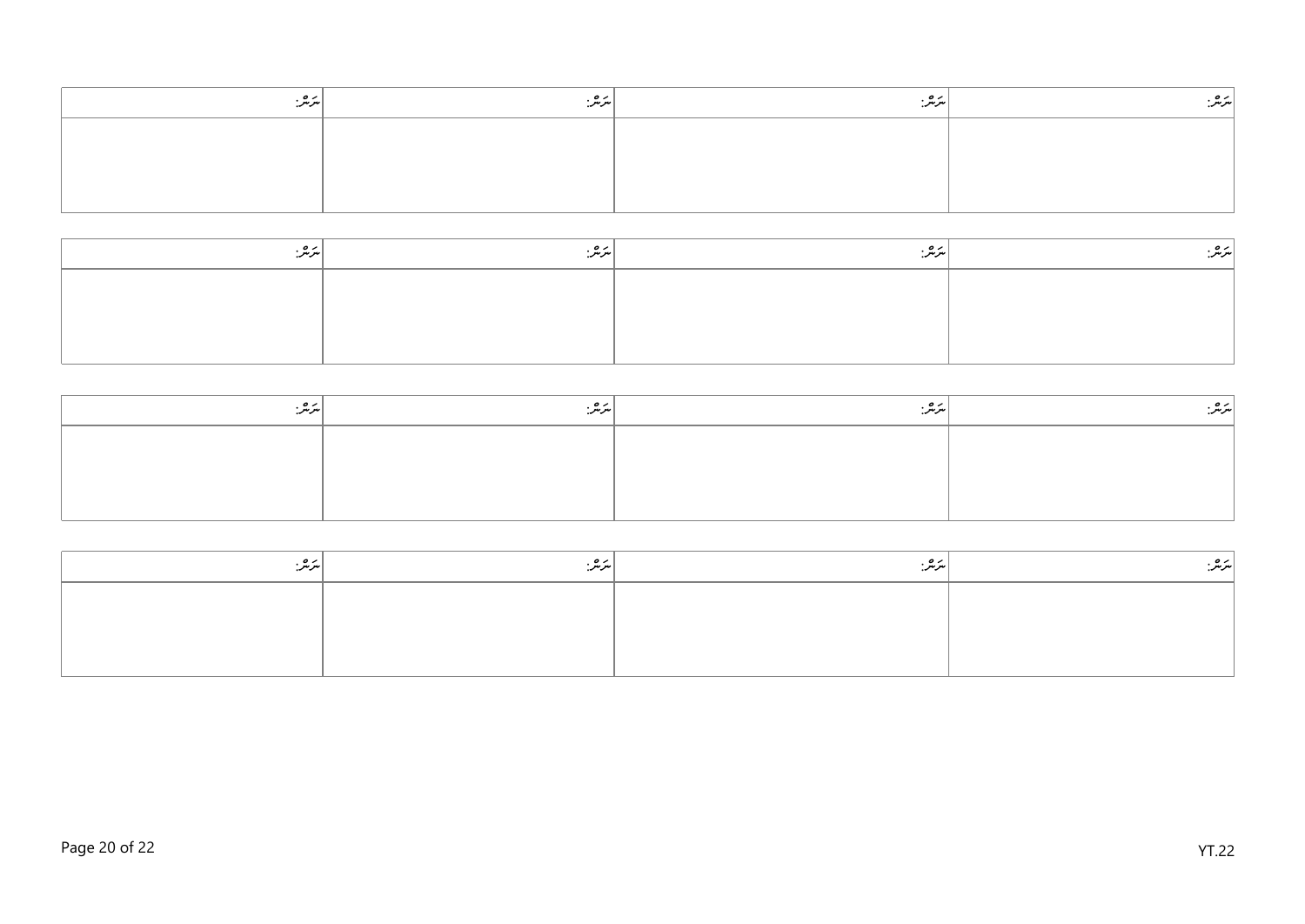| ير هو . | $\overline{\phantom{a}}$ | يرمر | اير هنه. |
|---------|--------------------------|------|----------|
|         |                          |      |          |
|         |                          |      |          |
|         |                          |      |          |

| ئىرتىر: | $\sim$<br>ا سرسر . | يئرمثر | o . |
|---------|--------------------|--------|-----|
|         |                    |        |     |
|         |                    |        |     |
|         |                    |        |     |

| كترنثر: | 。 | 。<br>سرسر. | o <i>~</i> |
|---------|---|------------|------------|
|         |   |            |            |
|         |   |            |            |
|         |   |            |            |

|  | . ه |
|--|-----|
|  |     |
|  |     |
|  |     |